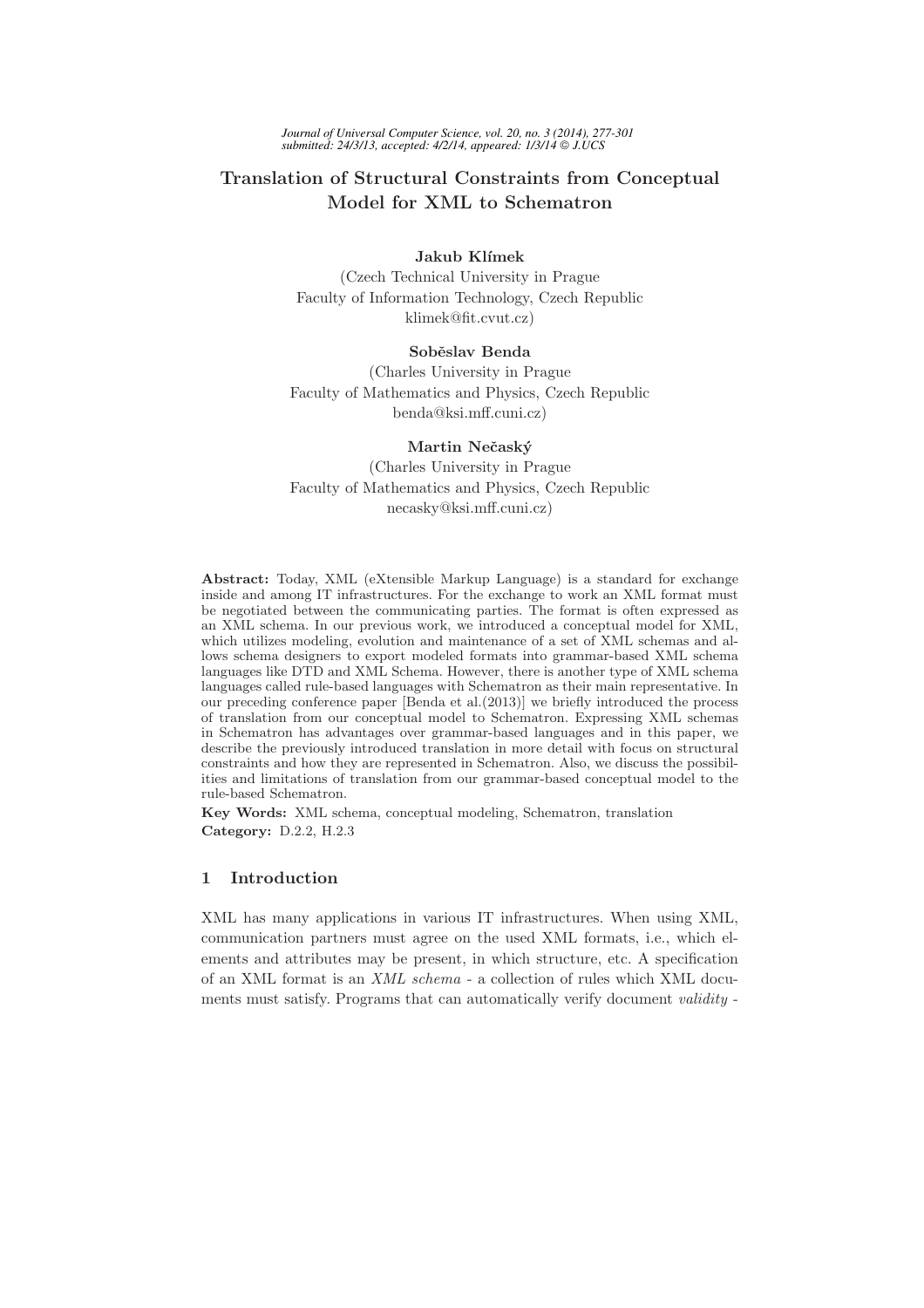adherence to its schema - are called validators. There are a number of declarative languages called *XML schema languages* used for description of schemas.

The standardized schema languages are DTD, XML Schema and Relax NG. These languages have differences in some features (e.g., expressive power, syntax complexity, object-oriented design, etc). A common feature of these languages is their formal background where each of these languages represents a certain subset of Regular Tree Grammar (RTG), see [Murata et al.(2005)]. Commonly, we call these languages *grammar-based schema languages* or *grammars* for short.

However, it is possible to express XML schemas in other languages that are not based on RTG. An example of such language is Schematron [Jelliffe(2001)]. Briefly, Schematron allows designers to describe schemas using XPath conditions, that are evaluated over a given XML document during validation. This brings interesting possibilities for the validation of XML documents. This paper is an extended version of [Benda et al.(2013)]. The extension is in the level of detail of description of the translation process and more extensive unified examples.

#### 1.1 Motivation

In our previous work [Nečaský et al.(2012b), Nečaský et al.(2012a)], we developed a methodology for modeling, evolution and maintenance of XML schemas using a multilevel conceptual model based on Model Driven Architecture (MDA) (see [Miller and Mukerji(2003)]). So far, we have only supported grammar–based XML schema languages, because of their popularity due to understandable declarations and efficient validation. While it is true that for relatively simple schemas DTD will do and for more complex structures XML Schema will provide the necessary constructs, there are also drawbacks to these widely used languages. For example, when we validate documents using DTD or XML Schema, we usually get a simple *valid invalid* statement as a result. In the more interesting case of invalidity, the validators usually return a built-in error message, which is often incomprehensible, misleading and does not provide means for quality diagnostics  $[N\text{álevka}(2010)]$ . In addition, it is often not possible (or user-friendly) to pass them directly to the user interface. Regarding this diagnostic problem, Schematron schemas can help. Schematron is often described as a language for description of integrity constraints [Murata et al.(2005)], but it is more than that. Using Schematron, it is possible to describe most constraints that can be expressed by grammars. Moreover, it is possible to describe many additional details and even structural constraints that we can not express using grammar-like languages like XML Schema. In [Jelliffe(2007)], the authors identify the demand for Schematron-based solutions for XML schema management, which is another motivation for adding support for Schematron to our conceptual model. Finally, when combined with the approach to express integrity constraints in the conceptual model [Malý and Nečaský(2012)], Schematron becomes a unified schema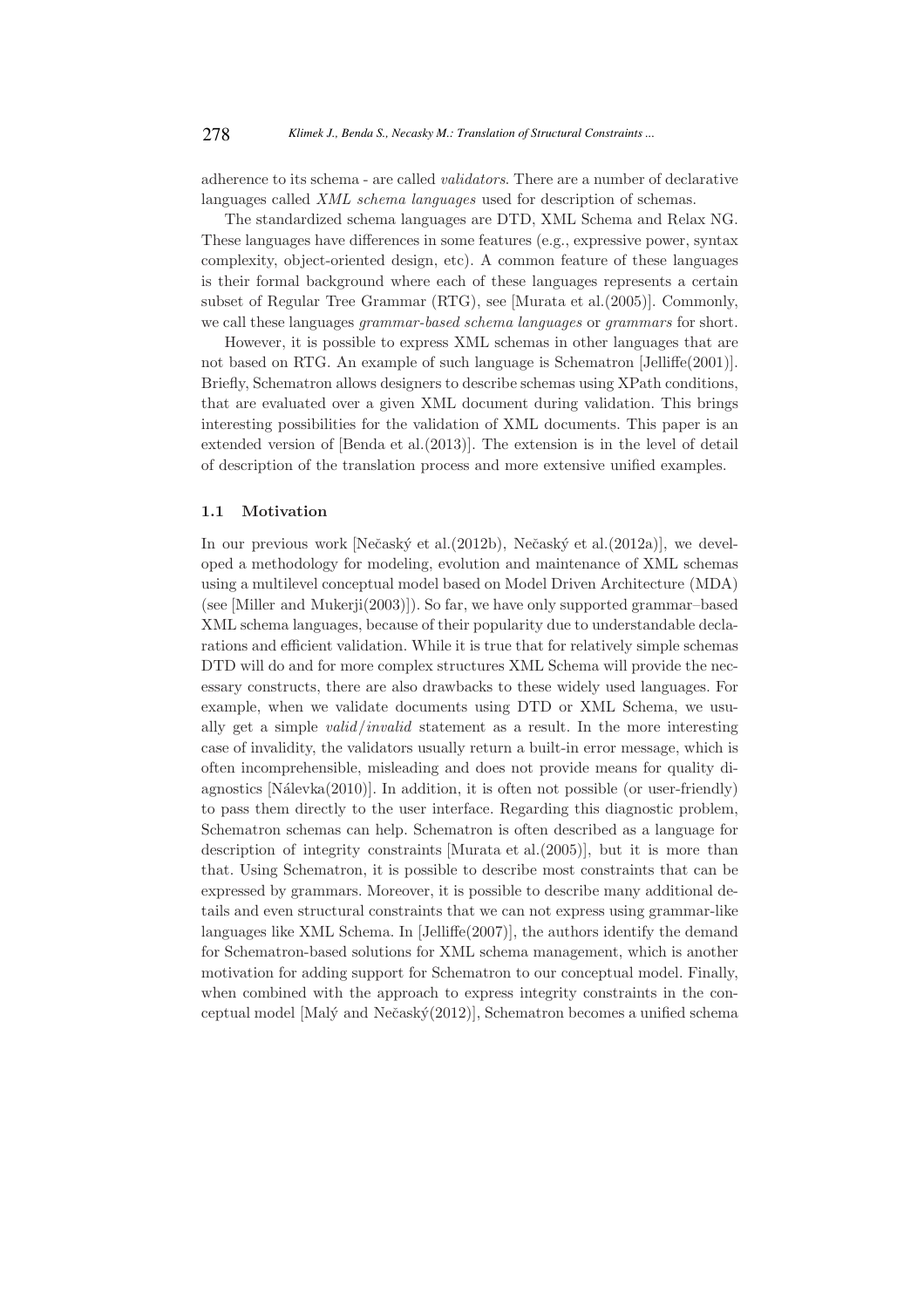language for description of the structure and integrity constraints of XML documents and a framework for detailed diagnostics and error reporting. These advantages of using Schematron outweigh its main disadvantage, which is its verbosity and complexity, because it can be eased by the usage of our conceptual model for schema management.

### 1.2 Contributions

In this paper, we describe our approach to using Schematron as an XML schema language in conceptual modeling for XML. The main contribution of our approach is that with Schematron, we are able to provide better and finer grained diagnostic outputs during validation of XML documents when compared to validation using XML Schema. Also, certain constructs that are not possible to represent in XML Schema can be represented using Schematron. This paper is an extended version of our conference paper [Benda et al.(2013)]. The main contribution of this extension is the detailed description of translation of structural constraints present in XML schemas which we omitted in the conference paper.

### 1.3 Outline

The paper is organized as follows: In [Section 2], we introduce our conceptual model for XML. In [Section 3], we introduce the Schematron language. [Section 4] contains the translation from the conceptual model to Schematron schemas with emphasis on details for the translation of structural constraints. In [Section 5] we discuss related work, [Section 6] contains a brief overview of the implementation and evaluation and we conclude in [Section 7].

### 2 Conceptual modeling of XML schemas

In this section, we briefly introduce our conceptual model for XML. For its full description and comprehensive related work see [Nečaský et al.(2012b)]. It is based on two levels of abstraction. The Platform-Independent Model (PIM) models the problem domain independently of any target platform such as XML or relational databases. The Platform-Specific Model (PSM) then provides description of how a part of the problem domain is represented in the target platform, in our case XML. A PSM schema is therefore a description of an XML format. From a PSM schema, we can automatically create a representation of the format in a chosen XML schema language such as XML Schema, or, in the case of this paper, Schematron. The main feature of the conceptual model is a mapping, which specifies for each component in each PSM schema to which component in the PIM schema it corresponds. We exploit this mapping for automatic propagation of changes between the two levels, which simplifies the management of multiple XML schemas [Nečaský et al.(2012a)].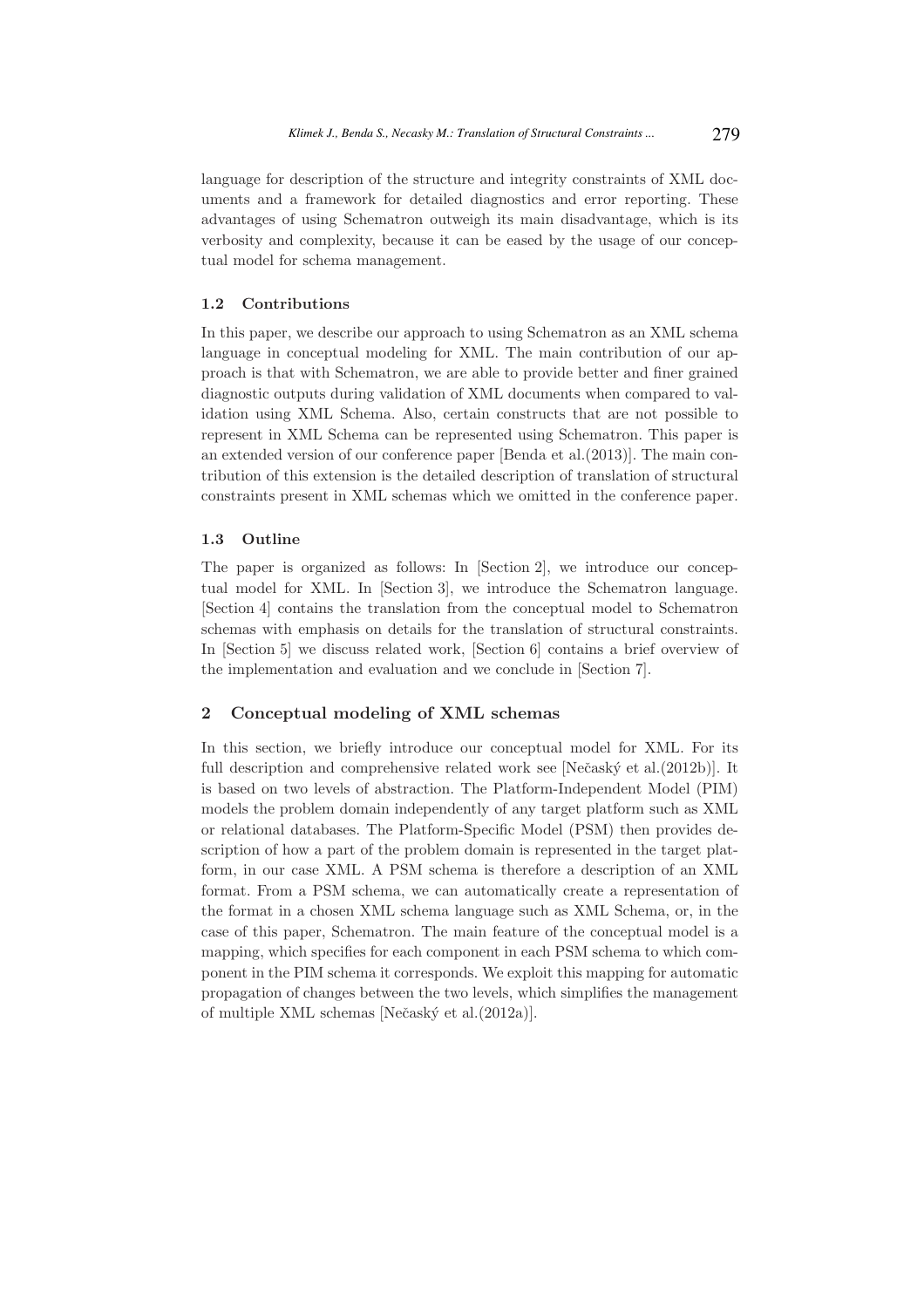

Figure 1: Example of a PIM schema

#### 2.1 Platform-Independent Model

A PIM schema  $S$  is based on UML class diagrams and models real-world concepts and relationships between them independently of the target platform (implementation). It contains three types of components: classes, attributes and associations with the usual semantics [OMG(2007a), OMG(2007b)]. A sample PIM schema is in [Figure 1]. Formally, we define its simplification in [Definition 1].

**Definition 1.** A platform-independent (PIM) schema is a triple  $S = (S_c, S_a, S_r)$ of disjoint sets of classes, attributes, and associations, respectively.

- Class  $C \in \mathcal{S}_c$  has a name assigned by function *name*.
- Attribute  $A \in \mathcal{S}_a$  has a name, data type and cardinality assigned by functions name, type, and card, respectively. Moreover, A is associated with a class from  $S_c$  by function *class.*
- Association  $R \in \mathcal{S}_r$  is a set  $R = \{E_1, E_2\}$ , where  $E_1$  and  $E_2$  are called association ends of R. R has a name assigned by function name. Both  $E_1$ and  $E_2$  have a cardinality assigned by function *card* and are associated with a class from  $\mathcal{S}_c$  by function participant. We will call participant( $E_1$ ) and participant( $E_2$ ) participants of R. name(R) may be undefined, denoted by  $name(R) = \lambda$ .

For a class  $C \in \mathcal{S}_c$ , we will use *attributes*  $(C)$  to denote the set of all attributes of C. Similarly, associations  $(C)$  will denote the set of all associations with C as a participant. The yellow circles in Figures 1 and 2 represent association ends.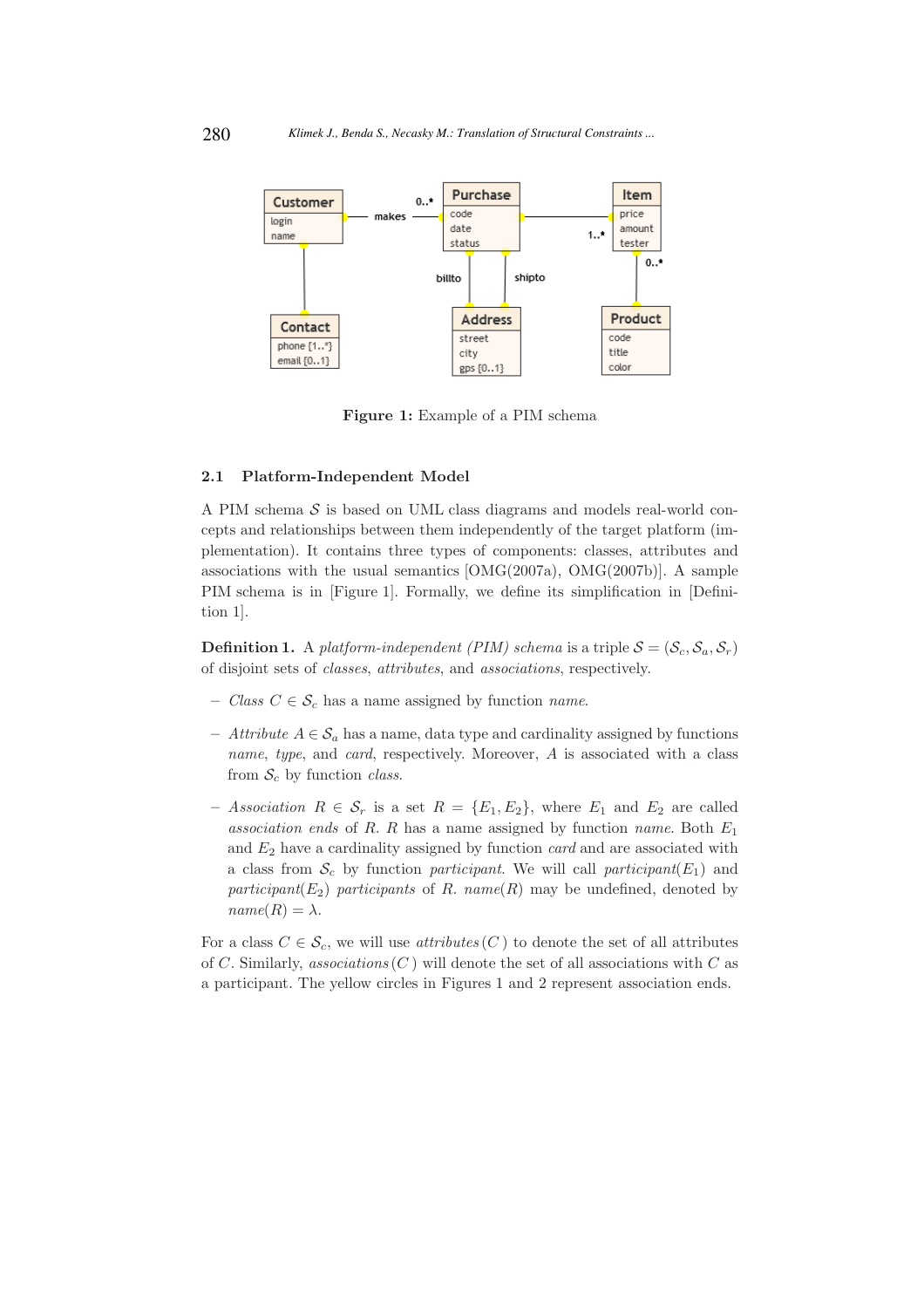#### 2.2 Platform-Specific Model

The platform-specific model (PSM) specifies how a part of the reality modeled on the PIM level is represented in the target platform, XML in our case, which makes the PSM schemas views of the PIM schema. The advantage is that the designer works in a UML-style way which is more comfortable than editing the XML schema itself and also enables the maintenance of mappings to the PIM level. The individual constructs on the PSM level are, however, slightly modified to reflect the structure of XML documents. A PSM schema represents an XML format and can be automatically translated to the XML Schema language. Very briefly, classes represent complex types, attributes represent XML attributes or XML elements that have simple types, associations represent the nesting relation and are ordered. For full translation description see [Nečaský et al.(2012b)]. Formally, a PSM schema is defined by Definition 2. An example is in Figure 2.

**Definition 2.** A platform-specific (PSM) schema  $S' = (S'_c, S'_a, S'_r, S'_m, C'_{S'})$  is a tuple of disjoint sets of classes, attributes, associations, and content models, respectively, and one specific class  $\mathcal{C}'_{\mathcal{S}'} \in \mathcal{S}'_c$  called the *schema class*. This PSM schema targets XML.

- Class  $C' \in \mathcal{S}'_c$  has a name assigned by function *name*
- − Attribute  $A' \in \mathcal{S}'_a$  has a name, data type, cardinality and XML form assigned by functions *name*, *type*, *card* and *xform*, respectively. *xform*( $A'$ )  $\in \{e, a\}$ (element or attribute). Moreover, it is associated with a class from  $S_c'$  by function *class* and has a position assigned by function *position* within the attributes associated with  $class(A')$ .
- Association  $R' \in \mathcal{S}'_r$  is a pair  $R' = (E'_1, E'_2)$ , where  $E'_1$  and  $E'_2$  are called association ends of R'. Both  $E'_1$  and  $E'_2$  have a cardinality assigned by function *card* and each is associated with a class or content model from  $\mathcal{S}'_c \cup \mathcal{S}'_m$ assigned by function participant, respectively. We will call participant( $E'_1$ ) and participant( $E'_2$ ) parent and child and will denote them by parent( $R'$ ) and  $child(R')$ , respectively. Moreover,  $R'$  has a name assigned by function name and has a position assigned by function *position* within the associations with the same  $parent(R')$ .  $name(R')$  may be undefined, denoted by  $name(R') = \lambda$ .
- *Content model M'* ∈  $S'_m$  has a content model type assigned by function cmtype. cmtype( $M'$ )  $\in$  {sequence, choice, set}. Sequence and set have their usual semantics, choice means that only one of the modeled variants is actually present in the document.

The graph  $(S'_c \cup S'_m, S'_r)$  must be a forest of rooted trees with one of its trees rooted in  $\mathcal{C}'_{S'}$ . For  $C' \in \mathcal{S}'_c$ , attributes  $(C')$  will denote the sequence of all attributes of C' ordered by *position*, i.e.,  $attributes(C') = (A'_i \in S'_a : class(A'_i) =$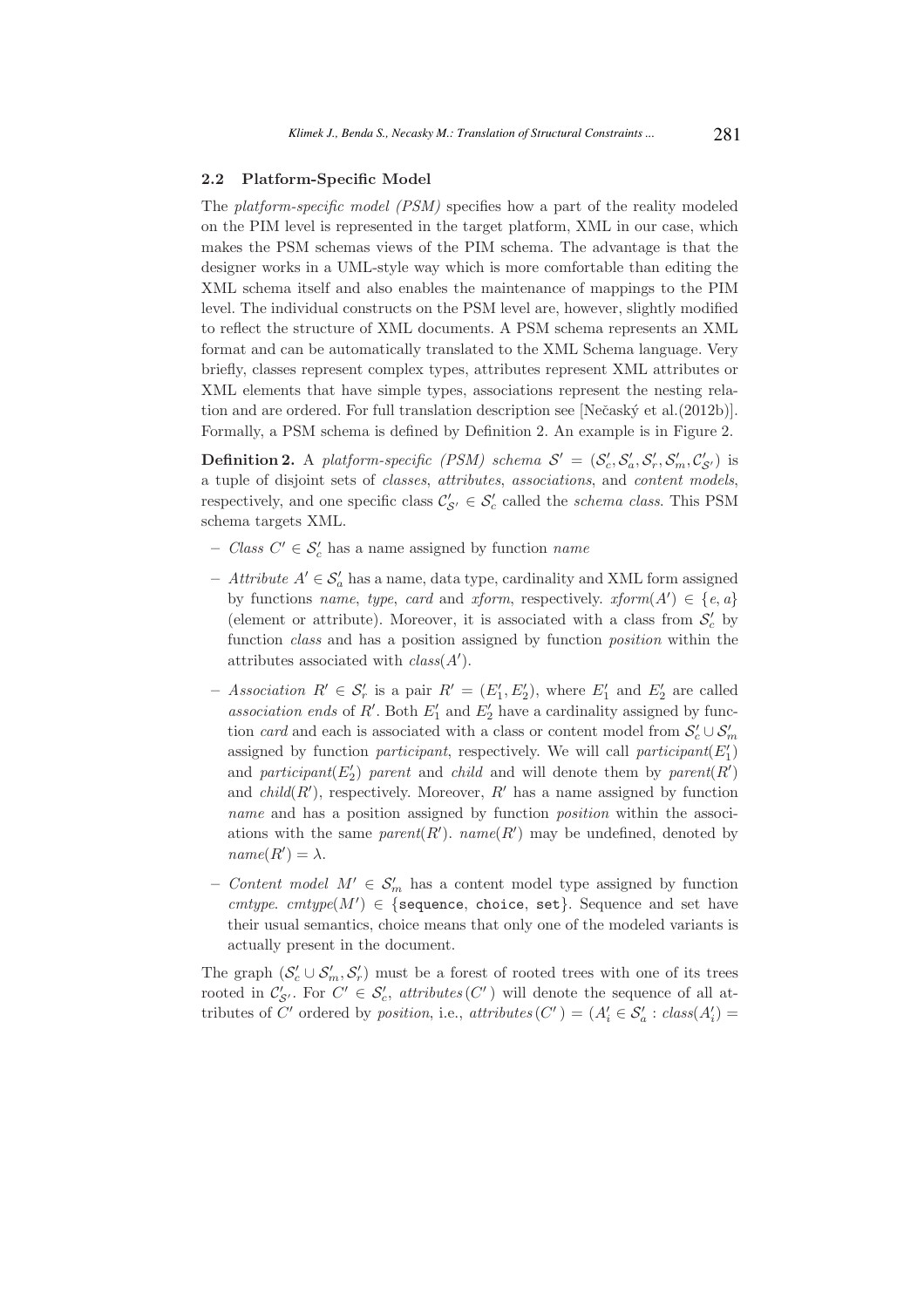

Figure 2: Example of a PSM schema

 $C' \wedge i = position(A'_i)$ . Similarly, content(C') will denote the sequence of all associations with C' as a parent ordered by *position*, i.e.,  $content(C') = (R'_i \in$  $S'_r : parent(R'_i) = C' \wedge i = position(R'_i)$ . We will call content(C') content of C'.

Note that in the full conceptual model we also consider inheritance. One type of inheritance is content reuse. We use this construct (blue class) in our examples, but do not define it formally as it would unnecessarily complicate the formalism. It is sufficient to say that the blue class points at another PSM class and reuses its content in its own, e.g., ShipAddr and BillAddr reuse Address.

#### 2.3 Interpretation of PSM schema against PIM schema

A PSM schema represents a part of a PIM schema. A class, attribute or association in the PSM schema may be mapped to a class, attribute or association in the PIM schema. The mapping specifies the semantics of classes, attributes and associations of the PSM schema in terms of the PIM schema. The mapping must meet certain conditions to ensure consistency between PIM schemas and the specified semantics of the PSM schema. This mapping is then utilized in various use cases for the conceptual model like XML schema evolution and integration [Nečaský et al.(2012a)]. See [Nečaský et al.(2012b)] for the precise conditions of the mapping. In this paper, we focus on the translation from a PSM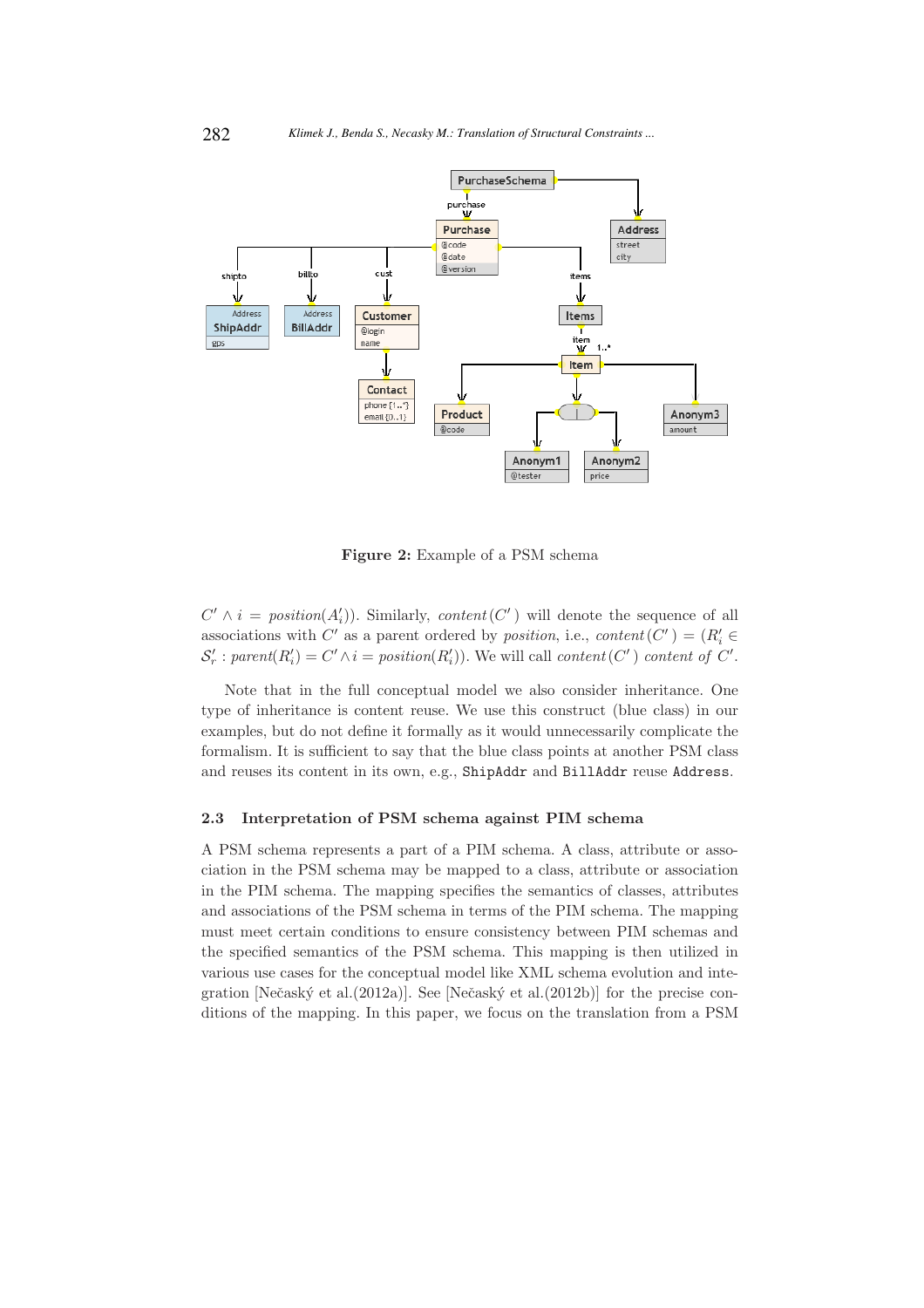schema to Schematron and therefore, the precise definition of interpretation is not necessary here. Note that in [Figure 2] the gray colored classes and attributes do not have any interpretation in the PIM schema.

### 2.4 Conceptual model summary

In summary, the usefulness of our conceptual model for XML can be clearly seen when we, for example, ask questions like "In which of our hundred XML schemas used in our system is the concept of a customer represented?" and "What impact on my XML schemas would this particular change on the conceptual level have?". Even better, with our extensions for evolution of XML schemas [Klímek and Nečaský(2010), Nečaský et al.(2012a)] we can make changes to the PIM schema (e.g., change the representation of a customer's name from one string to firstname and lastname) and those changes can be automatically propagated to all the affected PSM schemas. The question of the effect of those changes on the actual data is discussed in [Mal $\acute{\text{y}}$  et al.(2011)], where a method for generating XSLT scripts for data updates is proposed. Thanks to automated translations from PSM schemas to, e.g., XML Schema and back [Nečaský et al.(2012b)] we can easily manage a whole system of XML schemas from the conceptual level all thanks to the interpretations. These extensions are not in the scope of this paper, for details see our previous work. Also, it would be possible to generate a clickable HTML documentation of a system modeled using our conceptual model. With the model, it is also much easier and faster to grasp a system of multiple XML schemas when, for example, negotiating interfaces between two information systems. We already have our model implemented in our tool called  $eXolution$  [Klímek et al. $(2012)$ ].

### 3 Schematron

Schematron is a language which represents the rule-based XML schema languages. These languages are not based on construction of a grammatical infrastructure. Instead, they use rules resembling if-then-else statements to describe constraints. These languages offer the finest granularity of control over the format of the documents [Vlist(June 2002)]. We can even view constructs of other schema languages as a syntactical sugar used instead of sets of rule-based conditions. Schematron was designed in 1999 by Rick Jelliffe and standardized in 2005 as ISO Schematron [Jelliffe(2001)]. It is a general framework which allows schema designers to organize conditions which are evaluated over the given documents. These conditions are described using an underlying XML query language such as the default XPath [Clark and DeRose(1999)]. A result of a validation is a report which contains information about evaluation of these conditions.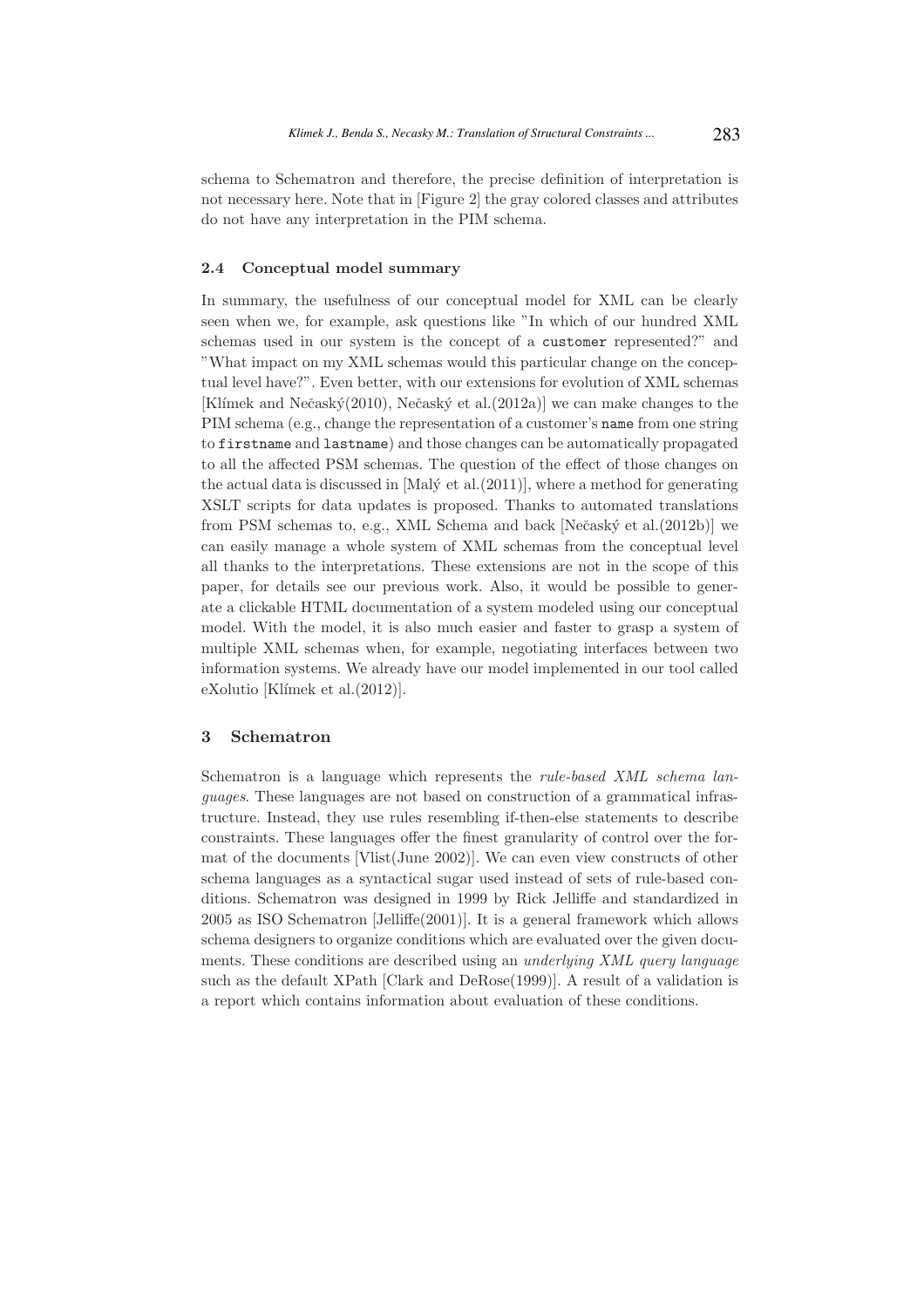### 3.1 Core constructs

Now we describe core Schematron constructs. The root element of every schema is a schema element introducing the required XML namespace<sup>1</sup>. A pattern element is a basic building block for expressing an ordered collection of Schematron conditions which are ordered in XML document order. A rule is a Schematron condition which allows a designer to specify a selection of nodes from a given document and evaluation of predicates in the context of these nodes. The rule element has a required context attribute used for an expression in the underlying query language. The value of the context attribute is commonly called a path. Predicates are specified using a collection of assertions. An assertion is a predicate which can be positive or negative. An assertion is represented using the assert and report elements. Both elements have a required test attribute for specification of a predicate using the underlying query language. Both elements also have a text content called natural-assertion. Natural-assertion is a message in a natural language, which a validator can return in the validation report. A positive predicate is represented using an assert element and if it is evaluated as false, we say that the assert is violated and the document is invalid. A negative predicate is represented using a report element and if it is evaluated as true, we say that the report is active and a natural-assertion will be reported. Schematron is not only a validation language. It is a more general XML reporting language [Ogbuji(2004)] where one type of report is an error message.

```
<pattern>
  <rule context="triangle">
    <assert test="count(vertex)=3">
      The element 'triangle' should have 3 'vertex' elements.
    </assert>
  \langlerule\rangle</pattern>
```
Figure 3: Schematron pattern

Example 1. The pattern in [Figure 3] selects all triangle elements from a document. If the given triangle has for example four child vertex elements, then the predicate will be false and the specified message will be reported.

### 3.2 Additional constructs

In addition to the core Schematron constructs we mention these additional ones which are relevant for our approach:

<sup>1</sup> http://purl.oclc.org/dsdl/schematron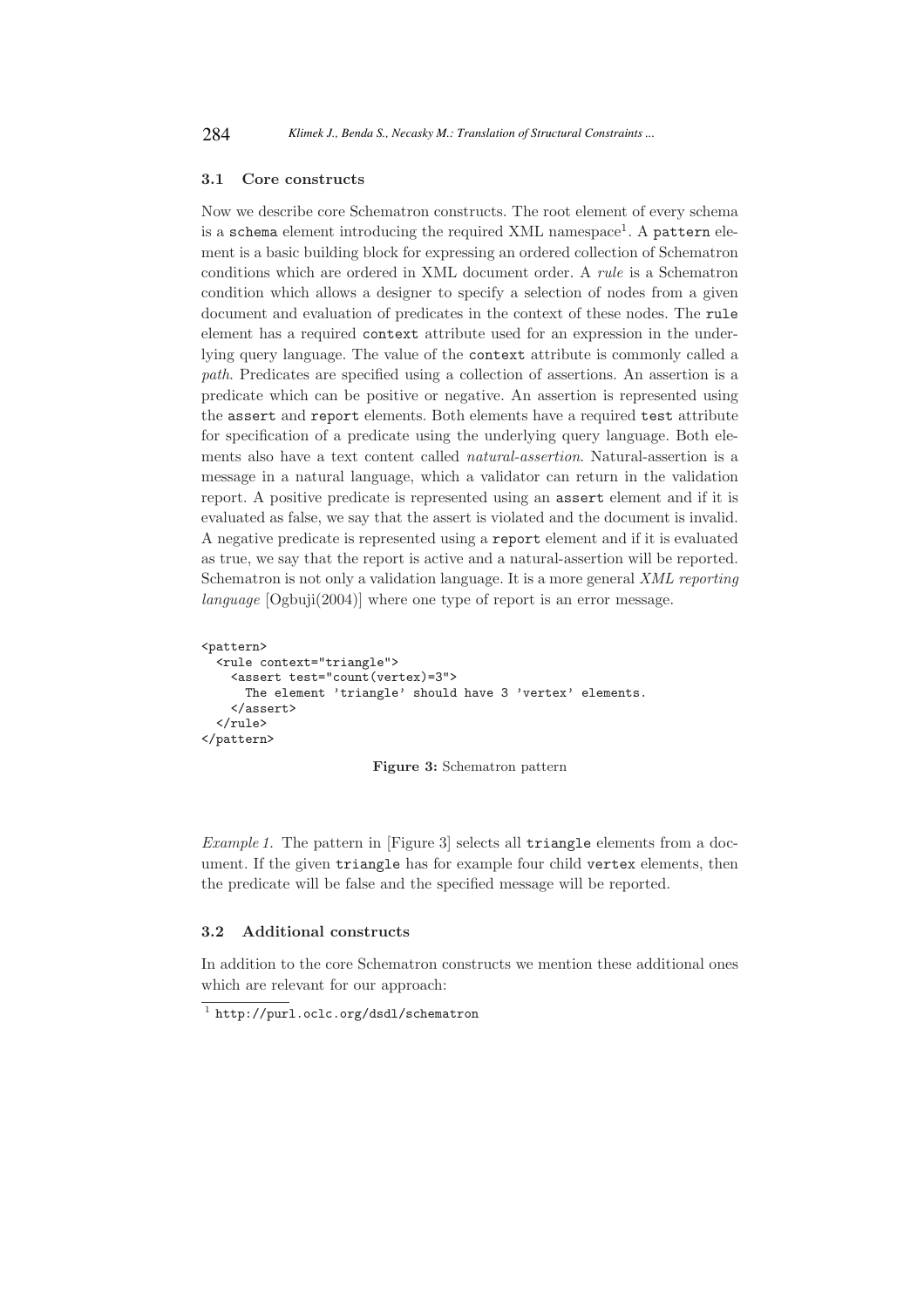- A diagnostic is a natural-language message giving details about a failed assertion, such as found versus expected values and repair hints. It is represented using a diagnostic element with required id attribute and text content with a message. Diagnostics are referenced by assertions using a diagnostics attribute.
- Phases allow organization of patterns into identified parts. Every Schematron schema has one default phase which includes all patterns. Before validation, it can be determined which phase is used and which patterns are activated. This selected phase is called the active-phase. A phase is represented using a phase element with an id attribute. One phase can have multiple active elements which refer to patterns using a pattern attribute.

### 4 PSM to Schematron translation

A PSM schema models a grammar-based XML format specification and its concepts are interpreted against PIM concepts. There are several problems that we must consider when we want to describe the translation of a PSM schema to a Schematron schema. In particular, we need to identify groups of Schematron rules and associated XPath expressions that impose equivalent constraints on the documents as constructs of grammar-based languages would. Also, we would like to provide design of Schematron schemas, which allows to specify quality validation diagnostics.

### 4.1 Overall view of the translation

The translation algorithm (see [Algorithm 1]) has a PSM schema on the input and it gradually builds the resulting Schematron schema. The generated schema is composed of multiple patterns which cover grammatical structural constraints represented in the PSM schema. This also allows us to distribute various patterns into phases. The validator then can run through selected phases and validate various aspects of the XML document, e.g., only attributes, only elements, etc., resulting in variable performance and diagnostic properties.

In the first step ([line 2], we generate Schematron patterns for XML element names that are allowed inside valid XML documents as roots. Similary, on [line 3]), we generate Schematron patterns for element and attribute names that are allowed inside valid documents. On [line 4], we produce patterns for allowed contexts, i.e., paths where certain names of elements and attributes may occur. The patterns for validation of required complex element structures are produced in the steps on [line 5] and [line 6]. These patterns are more complex, because we must generate an equivalent of regular expressions to obtain the semantics of regular grammars. In the last step on [line 7], the patterns for text restrictions, i.e., validation of attribute values and simple element contents, are produced.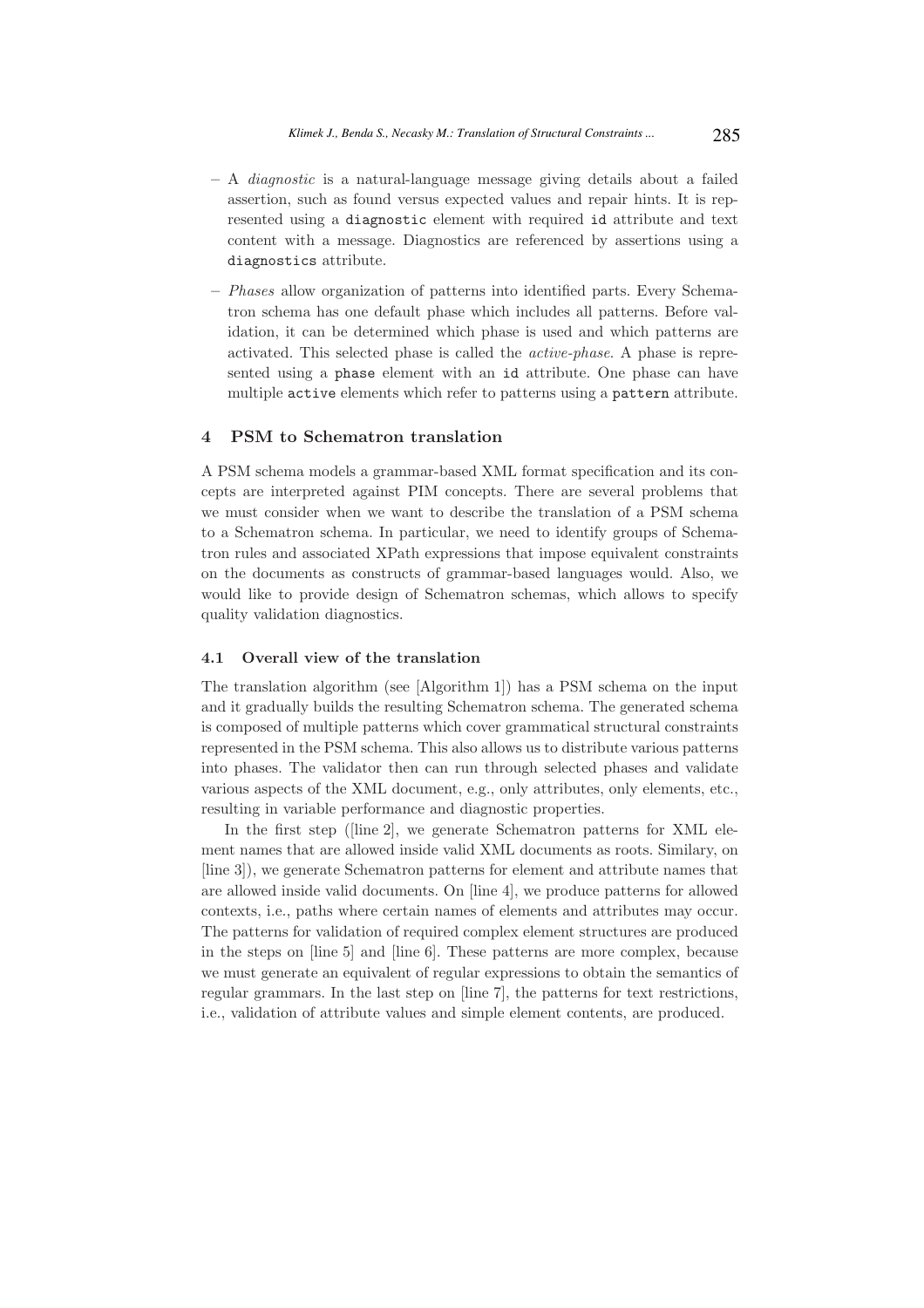| <b>Algorithm 1</b> Overall view of the translation algorithm |  |  |  |  |  |
|--------------------------------------------------------------|--|--|--|--|--|
|--------------------------------------------------------------|--|--|--|--|--|

```
1: <schema xmlns="http://purl.oclc.org/dsdl/schematron">
```
- 2: Generate allowed root element names [Section 4.2];
- 3: Generate allowed names [Section 4.3];
- 4: Generate allowed contexts [Section 4.4];
- 5: Generate required structural constraints [Section 4.5];
- 6: Generate required sibling relationships [Section 4.6];
- 7: Generate required text restrictions [Section 4.7];
- 8: </schema>

### 4.2 Allowed root element names

We need a tool for reporting names of elements which are not allowed in the schema, but are present in the document.

**Definition 3.** An absorbing pattern for a set of paths  $P = \{p_1, p_2, ..., p_n\}$ .  $p_i$  is an XPath query} is a Schematron pattern, where the first rules select XML nodes specified by  $p_i$  and the last rule (called global) selects all other nodes in the XML document.

```
<pattern>
 <rule context="/purchase">
 <assert test="true()"/>
 \langlerule\rangle<rule context="/*">
  <assert test="false()">
   The element '<name/>' is not allowed as root.
  </assert>
 \langlerule>
</pattern>
```
Figure 4: Absorbing Schematron pattern for root elements

Example 2. See the PSM schema in Figure 2 and the corresponding absorbing Schematron pattern in Figure 4 where  $P = \{/purebase\}.$ 

We defined a special kind of a Schematron pattern, which allows a validator to absorb elements (or attributes) specified by paths P. The pattern resembles a sieve, because it checks for all the allowed elements (or attributes) specified by paths and if none of them is found, it matches whatever is found in the path using a wildcard (absorbs it). If the element or attribute is absorbed by the wildcard, it is interpreted as a violation of the expected format which is reported.

In comparison to XML Schema validation of root elements, Schematron is equally powerful but in addition allows better diagnostics. Instead of saying that an element is missing, Schematron can report a human readable message, which can be, for example, translated if necessary.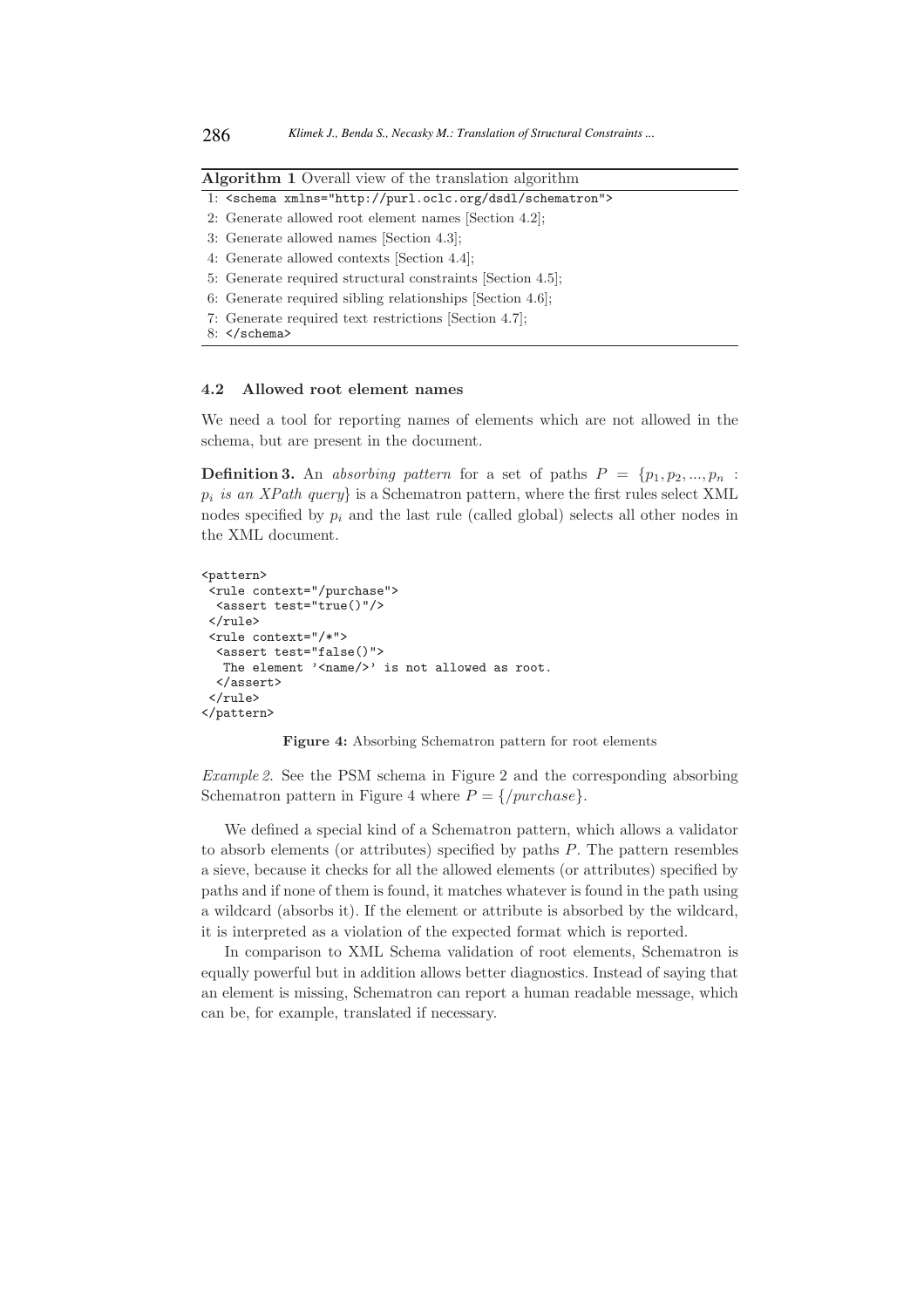### 4.3 Allowed XML element and attribute names

Production of patterns for checking allowed XML element and attribute names inside validated documents follows a similar algorithm to the one for the root elements. We produce a set  $P$ , where  $p_i$  are all XML element names specified by the PSM schema. These are either named associations that have classes as children (complex XML elements) or names of PSM attributes A′ with XML form set to  $xform(A') = e$  (simple XML elements). From P, an absorbing pattern is generated the same way as before.

XML attributes come from PSM attributes with  $xform(A') = a$  and the pattern is the same except for the @ prefix before the attribute name, e.g., @code.

### 4.4 Allowed contexts

Now we introduce stricter patterns for checking allowed contexts, i.e., paths inside documents. We also generate absorbing patterns, but we need more sophisticated paths, because we absorb only element and attribute names in the declared contexts, so the other names (contexts) break validity.

#### 4.4.1 Paths overview

A path is described using an XPath expression to select nodes from the validated XML document. When nodes are selected, we can evaluate assertions, i.e., XPath predicates in the context of these nodes. In general, we have two approaches to how we can describe paths, i.e., *absolute paths*, for example /purchase/shipto or relative paths for example shipto. If we want to design schemas more powerful than DTD, i.e., local regular tree grammars (see [Murata et al.(2005)]), we need absolute paths to select nodes from documents. However, relative paths are also important for example to design recursive declarations. There is also a possibility to use predicates in paths. We do not deal with predicates for node selection, because we aim to design as simple a Schematron schema as possible. Every complex XML element modeled in a PSM schema can be specified as a regular expression. On these expressions we impose a Single Occurrence Regular Expression (SORE) precondition in [Definition 4]. Every SORE is deterministic as required by the XML specification and more than 99% of the regular expressions in practical schemas are SOREs [Bex et al.(2006)], so the assumption is not very restrictive in practice and at the same time considerably simplifies the translation.

**Definition 4.** Let  $S'$  be a PSM schema. A  $SORE$  precondition is an assumption on S', that every complex element has content described using Single Occurrence Regular Expression, i.e., every element (or attribute) name can occur at most once in this regular expression.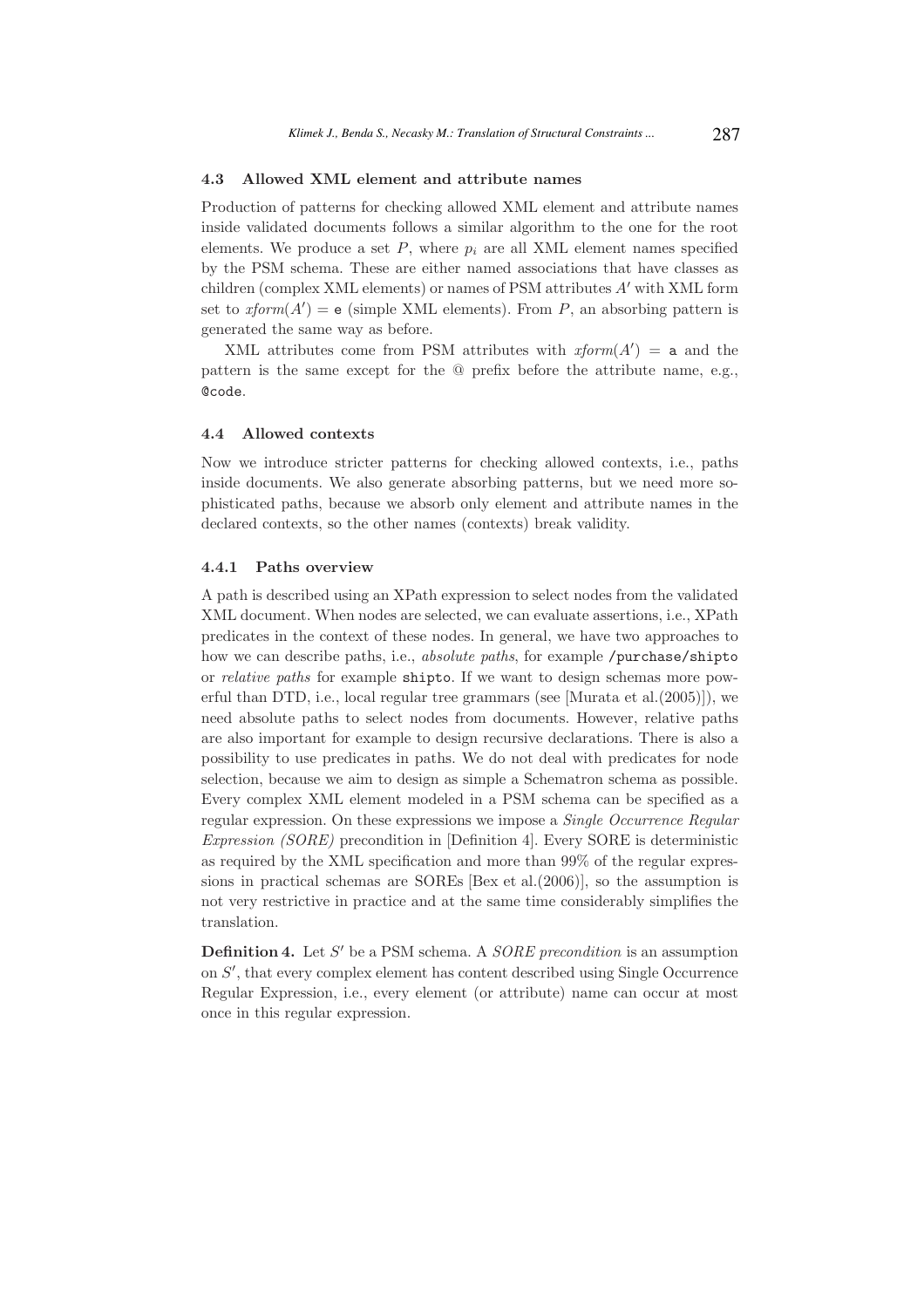For instance,  $(a|b)$  0..\* is a SORE while  $a(a|b)$  0..\* is not as a occurs twice.

#### 4.4.2 Paths construction

Here we describe the construction of paths for a PSM schema. For each XML element and XML attribute declaration present in a PSM schema, we produce all possible paths (contexts) where they can occur.

Firstly, we need to create all paths for a given XML element or XML attribute declaration. Consider the PSM component  $X' \in (S'_a \cup S'_r)$ . We build an ancestor tree for  $X'$  which represents all achievable ancestor PSM components of  $X'$  in the PSM schema. Then we can translate all its paths from leaf nodes to root node into Schematron paths, i.e., XPath expressions. For each  $(X', p) \in G_p$  p must be unique, which corresponds to the SORE precondition in [Definition 4].

Every created path is associated with a PSM component, i.e., a complex element, a simple element or an attribute declaration, and the pairs are placed into the global set of paths  $G_p$ . In the next step, we perform sorting of  $G_p$ members. The resulting list  $G_p = \{(X', p) : X' \in (S'_r \cup S'_a) \text{ and } p \text{ is a path}\}\$ is used for generation of Schematron rules in the order of this set in the rest of the translation. We sort members of  $G_p$  using the following ordering: (1) Absolute paths without recursions go first in descending order of length (2) Absolute paths with recursions follow, in descending order of length (3) Relative paths go last, again in descending order of length.

*Example 3.*  $G_p$  for PSM schema in [Figure 2]:

- 1.  $(R'_{purehase}$ , /purchase)
- 2.  $(A_{code}^{\prime}, \text{/purchase/@code})$
- 3.  $(A_{date}^{\prime\prime},$  /purchase/@date)
- . . .
- $20. (A'_{\text{tester}},$ /purchase/items/item/@tester)
- 21.  $(A'_{price},$ /purchase/items/item/price)
- 22.  $(A^{'}_{amount}, /$ purchase/items/item/amount)

#### 4.4.3 Pattern for allowed element contexts

Now we can produce patterns for allowed contexts. We iterate through all members of the ordered set  $G_p$  and produce a set of paths P only for complex element names and simple element names (PSM attributes with XML form set to element). In the last step we produce an absorbing pattern for  $P$  with  $\ast$ . Similarly, we produce a pattern for allowed attribute contexts.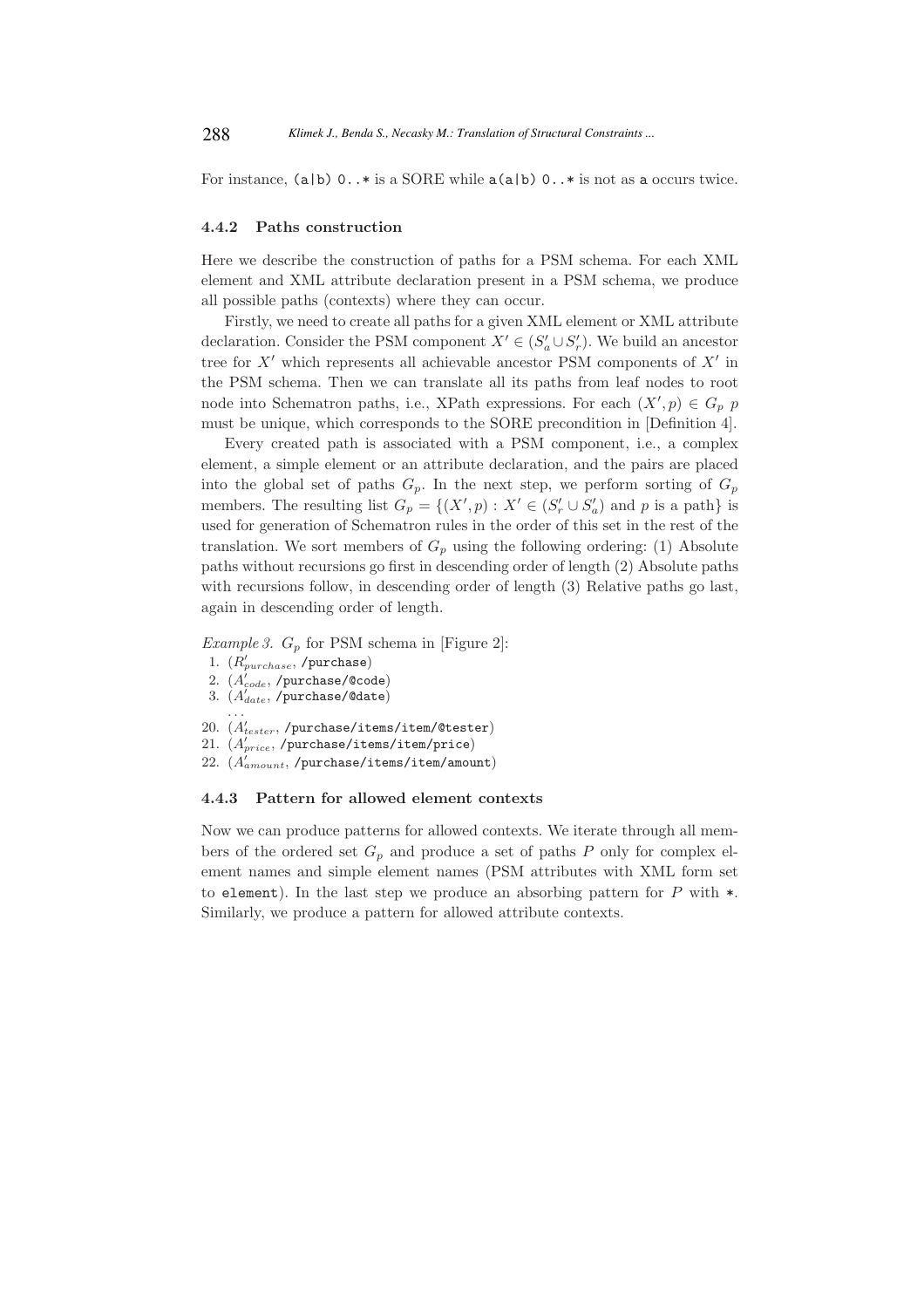#### 4.5 Required structural constraints

Now we have the absorbing patterns for weak validation of XML documents. These patterns say what is allowed inside the documents. Now we deal with structural restrictions that the given document must satisfy.

Definition 5. A conditional pattern is a Schematron pattern for a list of rules, where each rule is a pair  $E = \{(p, A);$  where p is a path and A is a set of predicates}. The rules are then validated one by one and the document passes validation by this pattern if and only if all the rules of the pattern are satisfied.

For the production of conditional patterns, we need to analyze specifications of complex element contents. The complex element declared in a PSM schema is precisely specified using a regular expression, so we need to analyze such regular expressions and translate them into Schematron predicates. The main idea is to translate a regular expression and the respective parts of its semantics, into more conditional patterns. These patterns then cover the same semantics as the regular expression when they are evaluated together.

#### 4.5.1 Boolean expressions overview

In this section we deal with the part of the regular expression semantics that covers the required parent-child and parent-attribute relationships. It also contains choices among attributes and choices among attributes and elements. The main idea is to translate a given regular expression into a Boolean expression, which can be evaluated in the context of a selected complex element. The expression specifies which child elements and attributes the element must have.

Example  $\ell$ . Consider a regular expression which specifies the complex element item in [Figure 2]: (@code,(@tester|price),amount). We translate it into an XPath predicate that we can use in the Schematron assertion (see [Figure 5]). This representation is quite straightforward and corresponds well with grammarbased languages like XML Schema.

```
<rule context="/purchase/items/item">
 <assert test="@code and (@tester and count(price)=0) or
(count(@tester)=0 and price) and amount" />
</rule>
```
#### Figure 5: Boolean expression

However, it also comes with disadvantages in the form of poor diagnostics, As with XML Schema validation, when we validate a document using such Schematron rule, we would only get a valid or invalid statement without further details. For this purpose, it is more advantageous to go into more detail and write the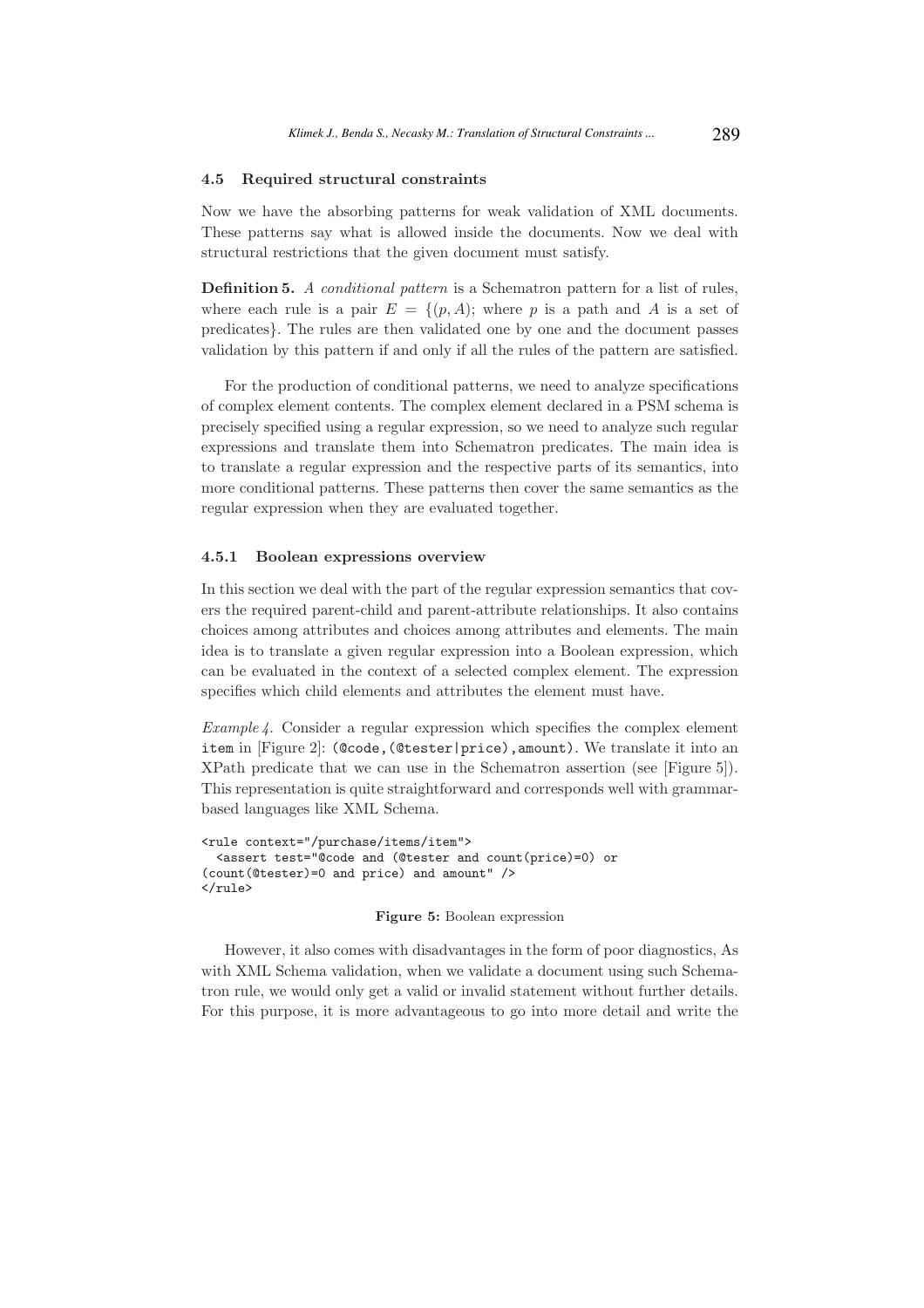same rule as multiple simpler rules. In our case we transform the regular expression to a logic formula and the logic formula to a conjunctive normal form as seen in [Figure 6]. The rules have equivalent semantics, because the assert element in the rule represents one clause, i.e., disjunction of literals, and the rule is composed of a conjunction of assert elements. We can then insert an error report for each of the assert elements making the diagnostics finer grained and therefore more user friendly. Note that this is also an example of choice between element price and attribute @tester, which is not possible in XML Schema but can be done using Schematron.

```
<rule context="/purchase/items/item">
  <assert test="@code" />
  <assert test="count(price)=0 or count(@tester)=0" />
  <assert test="price or @tester" />
  <assert test="amount" />
\langlerule>
```
Figure 6: Boolean expression in CNF

As seen in [Example 4], we need to provide a solution for translation of regular expressions into Boolean expressions and then we need to translate our Boolean expressions into CNF.

#### 4.5.2 From complex content to Boolean expression

In this section we translate a specification of a complex element content in PSM into a Boolean expression. More generally, we translate a regular expression modeled by the complex element declaration, i.e., association  $R' \in \mathcal{S}'_r$  with a name and with a class as a child, into a Boolean expression that which can be placed into Schematron as an XPath expression.

First of all, we define an additional function on the PSM level, descendants.

**Definition 6.** descendants:  $R' \rightarrow (V'_c, V'_s, V'_a)$  is a function that has an association R′ that corresponds to an XML element on the input. It returns a 3-tuple  $(V'_{c}, V'_{s}, V'_{a})$  of sets of XML complex element declarations, simple element declarations and attribute declarations, respectively, corresponding to the XML content model of the XML element modeled by  $R'$ .

In the following semantic rewrite rules we also use a version of descendants where the resulting triple  $(V'_c, V'_s, V'_a)$  is used as an argument to the XPath function count. In this case  $V'_{c} = (R'_{1},...,R'_{m}), V'_{s} = (X'_{1},...,X'_{n}), V'_{a} = (A'_{1},...,A'_{k})$ is translated into  $name(R'_1)|$  ...  $|name(R'_m)|$  ...  $|name(X'_1)|$  ...  $|name(X'_n)|$  ...  $|\mathcal{Q}$ name $(A'_1)|$  ...  $|\mathcal{Q}$ name $(A'_k)$ , where | is the union operator of XPath.

Example 5. The following examples are valid in [Figure 2]: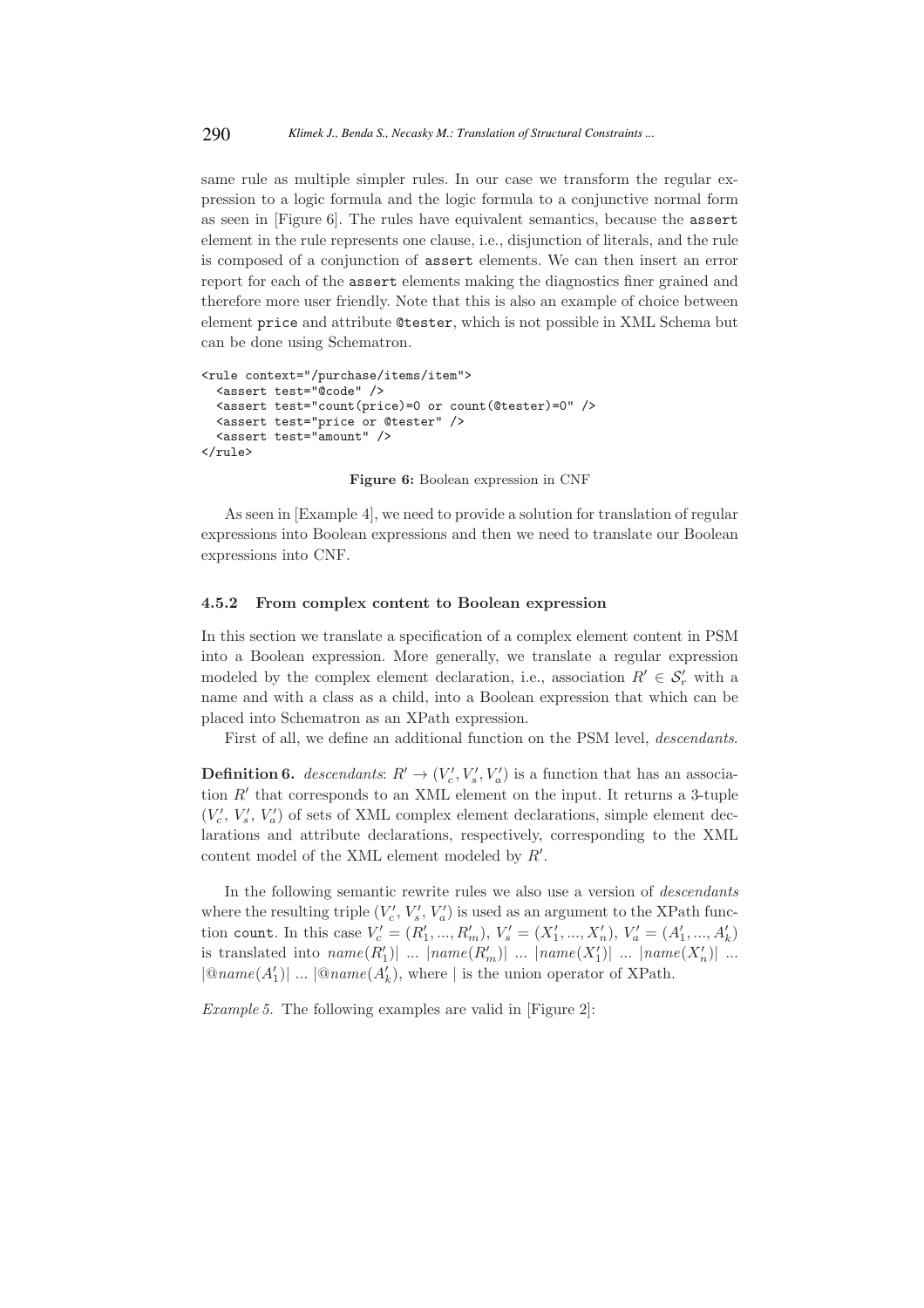- $-$  descendants $(R'_{\text{cust}}) = (\emptyset, \{A'_{\text{name}}, A'_{\text{phone}}, A'_{\text{email}}\}, \{A'_{\text{login}}\})$
- $-$  descendants $(R'_{\texttt{items}}) = (\lbrace R'_{\texttt{item}} \rbrace, \lbrace A'_{\texttt{price}}, A'_{\texttt{amount}} \rbrace, \lbrace A'_{\texttt{code}}, A'_{\texttt{tester}} \rbrace)$

Note that attributes  $A'$  are in  $V'_{s}$  here, because they model a simple XML element, not an XML attribute.

Definition 7. In the following semantic rewrite rules we use the following functions from our conceptual model (see [Nečaský et al. (2012b)] for full definition).

- −  $name(Z') = string$  returns the name of a component  $Z' \in S'_c \cup S'_r \cup S'_a$
- $-$  parent(X') = R' returns the parent association  $R' \in \mathcal{S}'_r$  of a component  $X' \in \mathcal{S}'_c \cup \mathcal{S}'_m$
- − child(R') = X' returns the child component  $X' \in \mathcal{S}'_c \cup \mathcal{S}'_m$  of an association  $R' \in \mathcal{S}'_r$ . parent $\left( \text{child}(R') \right) = R'$
- $content(X') = (R'_1, ..., R'_n)$  returns the associations leading from a PSM component  $X' \in \mathcal{S}'_c \cup \mathcal{S}'_m$
- $-$  lower (Y')  $\in \mathbb{Z}_{\geq 0}$  returns the lower cardinality bound of an association or attribute  $Y' \in \mathcal{S}'_r \cup \mathcal{S}'_a$
- − card(Y') returns cardinality of an association or attribute  $Y' \in \mathcal{S}'_r \cup \mathcal{S}'_a$ , for example 0..1 or 1..\*
- $\text{ } \textit{cmtype}(M') \in \{ \texttt{set}, \texttt{choice}, \texttt{sequence} \} \text{ returns the type of a content model } \}$  $M' \in \mathcal{S}'_m$
- $-$  *xform* $(A') \in \{e, a\}$  returns the XML form of a PSM attribute whether it models an XML simple element or an XML attribute

Now we introduce function be that is used for translation of a PSM schema into Boolean expressions.It takes a named association  $R' \in \mathcal{S}'_r$  with a class as child  $child(R') \in \mathcal{S}'_c$ , on the input and outputs a Boolean expression. Rather than specify the function procedurally in a form of pseudo-code, we specify its semantics by rewriting rules. In the description of semantics of be we use additional functions. Functions rw, rwAtt and rwChoice, where  $be(R') = rw(child(R'))$ , take a general PSM component, PSM attribute and PSM choice content model, respectively, and rewrite it into a Boolean expression.

When function rw has class  $C' \in \mathcal{S}'_c$  on the input (see [Figure 7(a)]), its content is rewritten into logical conjunctions.

When function rw has an optional attribute  $A' \in S'_a$ , lower $(A') = 0$  on the input (see [Figure 7(b)]), it is rewritten into logical disjunction, e.g.,  $(Qa)$ or count( $@a$ )=0). The rule uses function  $r w Att$  for rewriting a PSM attribute into an XML attribute or XML element representation (see [Figure 8]). When function rw has a required attribute  $A' \in \mathcal{S}'_a$ , lower $(A') = 1$  on the input (see [Figure  $7(c)$ ]), it is rewritten using function rwAtt directly.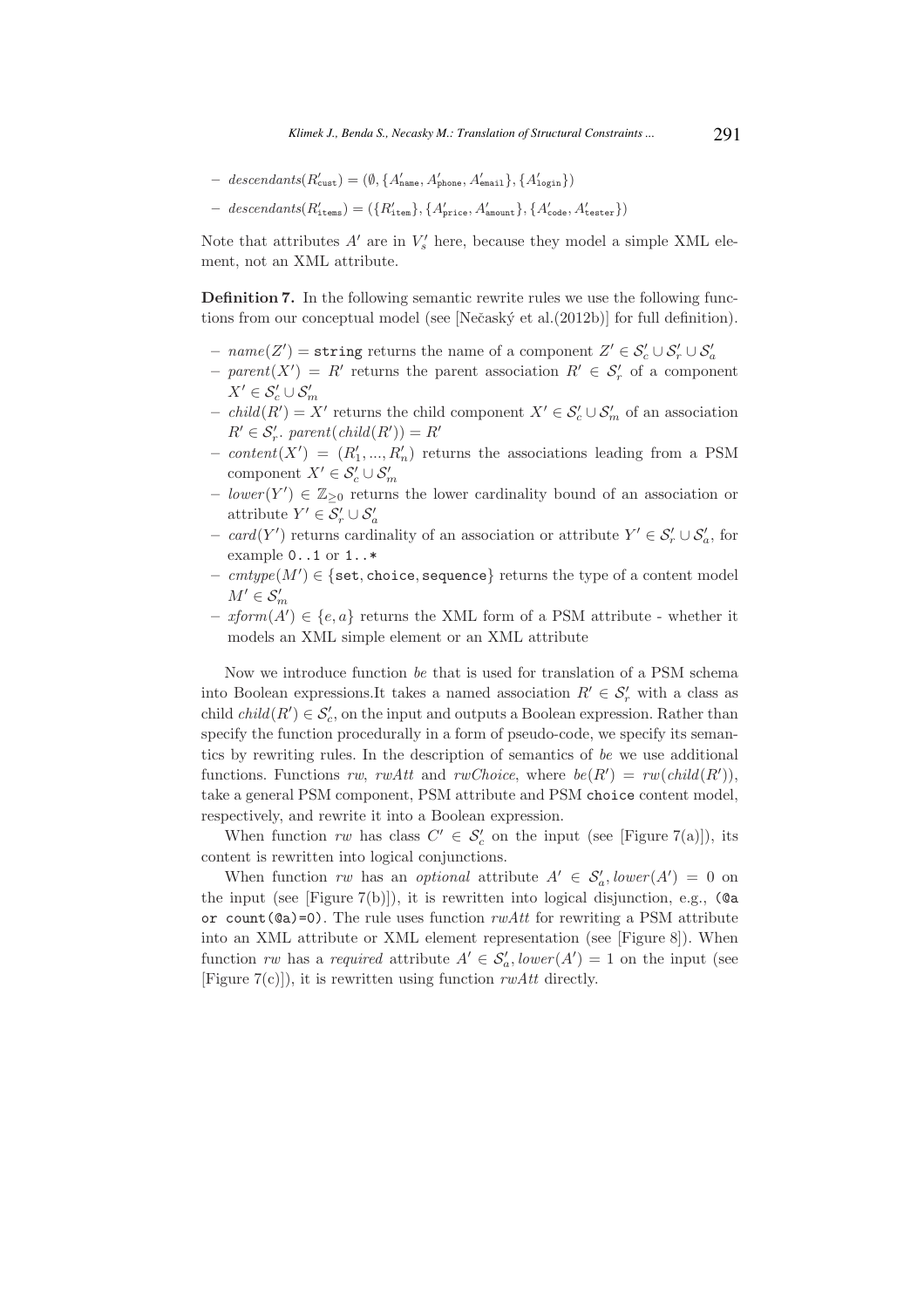292 *Klimek J., Benda S., Necasky M.: Translation of Structural Constraints ...*

$$
\frac{C' \in S'_c, (A'_1, ..., A'_n) = attributes'(C'), (R'_1, ..., R'_m) = content(C')}{(rw(A'_1) \land ... \land rw(A'_n) \land rw(R'_1) \land ... \land rw(R'_m))}
$$
\n(a) Class rewrite rule of  $rw(C')$ 

| $A' \in S'_a$ , lower $(A') = 0$                | $A' \in S'_a$ , lower $(A') = 1$ |
|-------------------------------------------------|----------------------------------|
| $(rwAtt(A') \vee count(rwAtt(A')) = 0)$         | (rwAtt(A'))                      |
| (b) Optional attribute rewrite rule of $rw(A')$ | (c) Required attribute rewrite   |
|                                                 | rule of $rw(A')$                 |

Figure 7: Class and attribute rewrite rules of rw

$$
A' \in S'_a, xform(A') = a
$$
  
\n
$$
(@name(A'))
$$
  
\n(a)  $rwAtt(A')$ : Attribute rewrite  
\n(b)  $rwAtt(A')$ : Simple element rewrite

Figure 8: Semantic rewrite rules of rwAtt

*Example 6.* Consider  $C'_{\text{Purchase}} \in \mathcal{S}'_c$  and  $C'_{\text{ShipAddr}} \in \mathcal{S}'_c$  in [Figure 2]. We translate the first class into (@code and @date and @version and ...) and the second into (street and city and gps).

When rw has an optional association  $R' \in S'_r$ ,  $lower(R') = 0$ ,  $name(R') = \lambda$ on the input, which is not named and thus does not form a complex element declaration (see [Figure  $9(a)$ ]), it is rewritten into a logical disjunction. When function rw has a required association  $R' \in \mathcal{S}'_r$ ,  $lower(R') \geq 1$ ,  $name(R') = \lambda$  on the input, which does not form a complex element declaration (see [Figure 9(b)]), a child of the association, which always exists in PSM, is rewritten.

When rw has an optional association  $R' \in S'_r$ , lower $(R') = 0$ , name $(R') \neq 0$  $\lambda$  on the input, which is named and thus is a complex element declaration (see [Figure 10(a)]), it is rewritten into a logical disjunction of XML element names. When function  $rw$  has a required association  $R' \in S'_r$ ,  $lower(R') \geq$  $1, name(R') \neq \lambda$  on the input, which is a complex element declaration (see [Figure 10(b)]), it is rewritten into an XML element name.

When function rw has either the sequence or set content model  $M' \in \mathcal{S}'_m$ on the input (see [Figure 11(a)] and [Figure 11(b)]), its content is rewritten into logical conjunctions. Sequence and set content models have the same semantics from the point of view of Boolean expressions, because sequence  $(a, b)$  is equivalent to set  $\{a,b\}$ , i.e., (a and b). When rw has the choice content model on the input (see [Figure 11(c)]), it is rewritten using a special function  $rwChoice$ .

*rwChoice* rewrites a content model  $M' \in \mathcal{S}'_m$  without XML attribute declarations in its context, i.e.,  $descendants(parent(M')) = (V'_c, V'_s, V'_a), |V'_a| = 0.$ The content of  $M'$  is rewritten into disjunctions (see [Figure 12(a)]). We cannot presume exclusive disjunction between elements in Boolean expressions, because it is not possible to check choices among elements using Boolean expressions.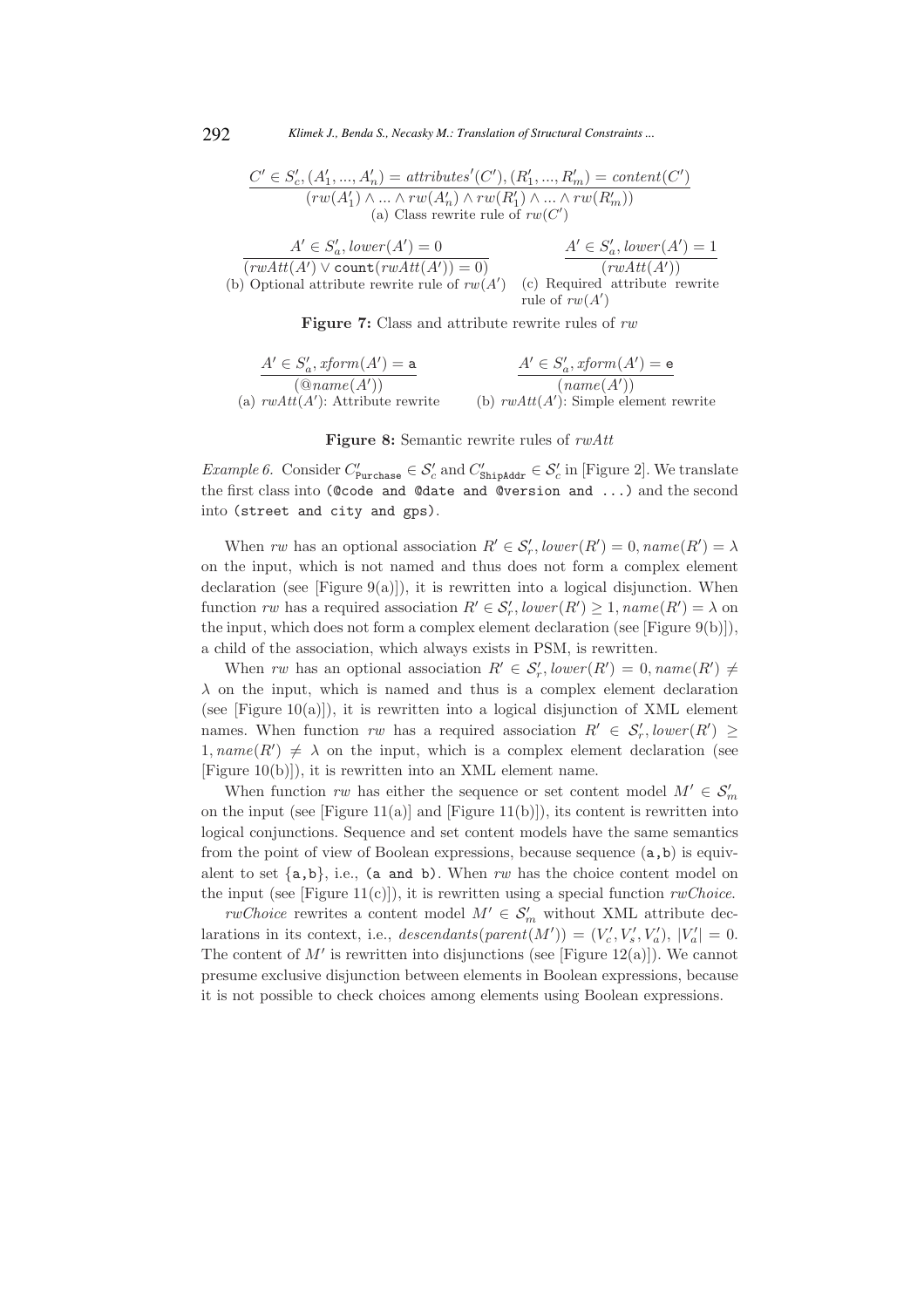$R' \in S'_r$ , lower $(R') = 0$ ,  $(name'(R') = \lambda \vee child(R') \notin S'_c)$  $(rw(child(R')) \vee count(descendants(R'))=0)$ (a) Optional unnamed association rewrite rule of  $rw(R')$ 

$$
\frac{R' \in S'_r, lower(R') \ge 1, (name(R') = \lambda \lor child(R') \notin S'_c)}{(rw(cchild(R'))}
$$

(b) Required association rewrite rule of  $rw(R')$ 

Figure 9: Unnamed association rewrite rules of rw

 $R' \in S'_r$ , lower $(R') = 0$ , name' $(R') \neq \lambda$ , child $(R') \in S'_c$  $(\textit{name}(R') \vee \text{count}(\textit{name}(R')) = 0)$ (a) Optional named association rewrite rule of  $rw(R')$  $R' \in S'_r$ , lower $(R') \geq 1$ , name' $(R') \neq \lambda$ , child $(R') \in S'_c$  $(name(R'))$ (b) Required named association rewrite rule of  $rw(R')$ 

**Figure 10:** Named association rewrite rules of rw

*Example 7.* Consider a regular expression  $((a|b)+)$ . We cannot translate this expression into a Boolean expression ((a and count(b)=0) or (count(a)=0 and b)), because when we would validate, e.g., aababba, this would be invalid even though it matches the original regular expression. However, we can translate it into (a or b), which is a weaker expression, but works even in this case.

We check choices among attributes and choices among attributes and elements using Boolean expressions (see [Figure 12(b)]). We generate exclusive disjunctions for the choice content model. Note that we used another function rwChoiceNegation which allow us to translate declarations to the argument of count.

Example 8. Consider regular expression (a| $\&$ b| $\&c$ ). We translate it using the rule in [Figure 12(b)] into a Boolean expression ((a and count(@b|@c)=0) or ( $\&$  and count(a| $\&$ c)=0) or ( $\&$  and count(a| $\&$ b)=0)).

[Example 8] and the rule in [Figure 12(b)] are correct when we accept another precondition for PSM attributes (see [Definition 8]).

**Definition 8.** Let  $\mathcal{S}' = (\mathcal{S}'_c, \mathcal{S}'_a, \mathcal{S}'_r, \mathcal{S}'_m)$  be a PSM schema. The *attribute cardi*nalities precondition is an assumption on S' saying  $\forall A' \in S'_a$ , xform $(A') = a$ , it must hold that  $card(A') = 0.1$  or  $card(A') = 1.1$ . In addition, A' can only be a descendant of unnamed associations  $R' \in \mathcal{S}'_r$ ,  $(name(R') = \lambda \vee child(R') \notin \mathcal{S}'_c)$ , where  $card(R') = 0.1$  or  $card(R') = 1.1$ . In another words, we simplify our approach by presuming that attributes are either optional or required and then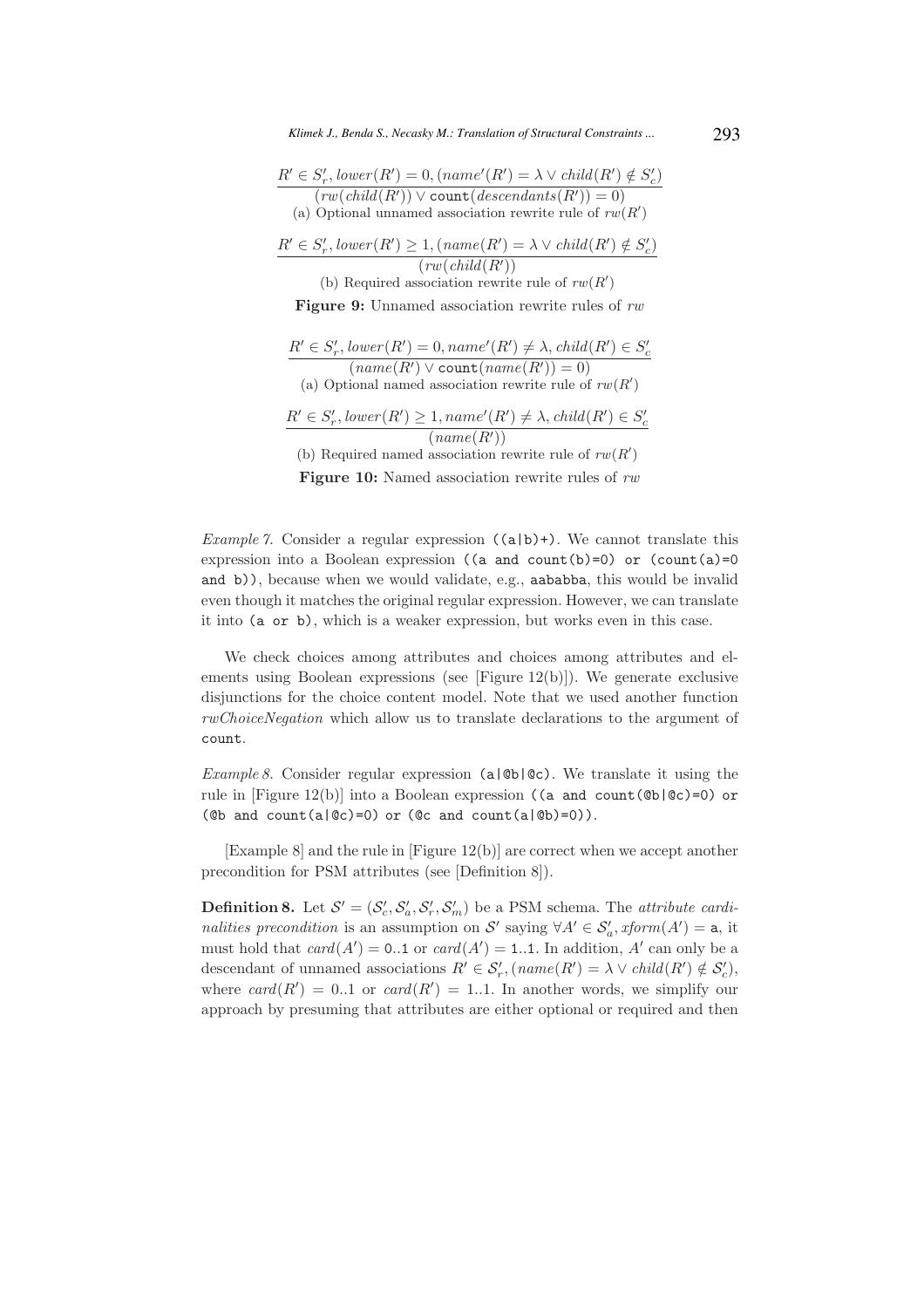$$
M' \in S'_m, \text{cntype}(M') = \text{sequence}, (R'_1, ..., R'_n) = \text{content}(M')
$$
\n
$$
(rw(R'_1) \land ... \land rw(R'_n))
$$
\n(a) Sequence rewrite rule  $rw(M')$ \n
$$
M' \in S'_m, \text{cnttype}(M') = \text{set}, (R'_1, ..., R'_n) = \text{content}(M')
$$
\n
$$
(rw(R'_1) \land ... \land rw(R'_n))
$$
\n(b) Set rewrite rule  $rw(M')$ \n
$$
M' \in S'_m, \text{cntype}(M') = \text{choice}
$$
\n
$$
(rwChoice(M'))
$$
\n(c) Choice rewrite rule  $rw(M')$ 

Figure 11: Content model rewrite rules of  $rw$ 

$$
\underline{M' \in S'_m, (R'_1, ..., R'_n) = content(M'), descendants(parent(M')), |V'_a| = 0)}\n \begin{array}{c}\n (rw(R'_1) \lor ... \lor rw(R'_n)) \\
 (a) Choice without attributes rewrite rule of  $rwChoice(M')$ \n\end{array}
$$

 $M' \in S'_m$ ,  $(R'_1, ..., R'_n) = content(M')$ , descendants(parent(M')),  $|V'_a| \ge 1$  $(\bigvee_{i=1}^{n} (rw(R'_{i}) \land count(\bigcup_{j \neq i}^{n} rwChoiceNegation(R'_{j})) = 0))$ (b) Choice with attributes rewrite rule of  $rwChoice(M')$ .  $\bigcup$  is the union operator from XPath

$$
\frac{R' \in S'_r, name(R') \neq \lambda, child(R') \in S'_c}{name(R')}
$$
 (c) Named association rewrite rule of  $rwChoiceNegation(M')$ 

$$
R' \in S'_r, (name(R') = \lambda \vee child(R') \notin S'_c)
$$
  
\n
$$
descendants(R')
$$
  
\n(d) Association rewrite rule of *rwChoiceNegation(M')*  
\nFigure 12: Content model rewrite rules of *rw*

we ensure that this condition is not circumvented by cardinalities of unnamed parent associations.

Example 9. The following are regular expressions which satisfy the attribute cardinalities precondition:

- $-$  (@a, @b, (@c|(d,e,f)))
- $-$  (@a 0..1, @b, (@c 0..1 | (d,e,f)) 0..1)

The following example is a regular expression which does not satisfy the attribute cardinalities precondition:

 $-$  (@a  $0..1,$  @b, (@c|(d,e,f))  $0..3)$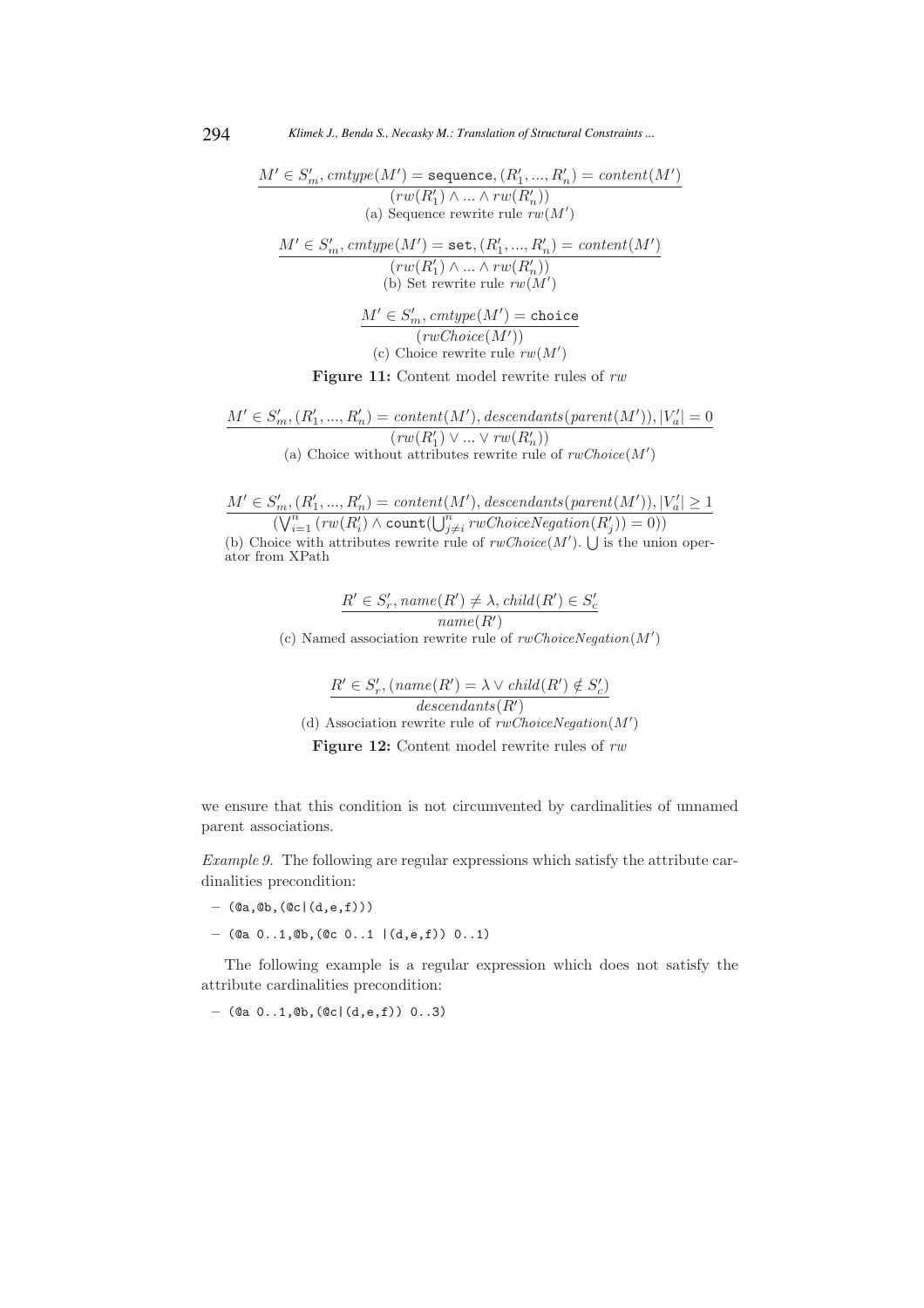#### 4.5.3 From Boolean expression to CNF

Now we have a Boolean expression derived from a complex element declaration. This expression is composed only of brackets, conjunctions ∧, disjunctions ∨ and literals (name or  $count(...)=0$  used as a negation). We can translate such expressions into their equivalent conjunctive normal forms (CNF) using the following rule:

 $(A \wedge B) \vee C \rightarrow (A \vee C) \wedge (B \vee C)$ 

From CNF we can translate clauses with disjunctions of literals into Schematron predicates. The derived CNF may be optimized by removing tautologies such as @a or count (@a)=0.

We call the function which translates a Boolean expression into a collection of clauses with disjunctions of literals cnf, e.g., cnf((a and b) or c)) = {(a or c),  $(b$  or c) $\}$ .

#### 4.5.4 Producing patterns for structural constraints

For the actual production of conditional Schematron patterns from our Boolean expressions in CNF we use a simple algorithm which creates two conditional patterns. One contains all rules for elements and one for attributes. The exception is when there is a rule containing elements and attributes at once. Then it goes into the second pattern. We split the rules into two patterns to support possible distribution of patterns into phases. For the pseudo-code and description see our conference paper [Benda et al.(2013)].

In [Figure 13] we show an example of the two resulting conditional patterns which represent the XML element purchase from [Figure 2].

```
\text{~xrule context="}'\text{/purchase} \text{~xrule context="}'\text{/purchase}<assert test="shipto" />
<assert test="@code" />
<assert test="billto" />
<assert test="@date" />
 <assert test="billto" /> <assert test="@date" />
 <assert test="cust" /> <assert test="@version" />
 <assert test="items" /> </rule>
</rule>
```
Figure 13: Conditional Schematron patterns for the purchase XML element

### 4.6 Required sibling relationships

In the previous section we generated structural constraints using Boolean expressions, which allow us to validate parent-child relationships. So far we did not deal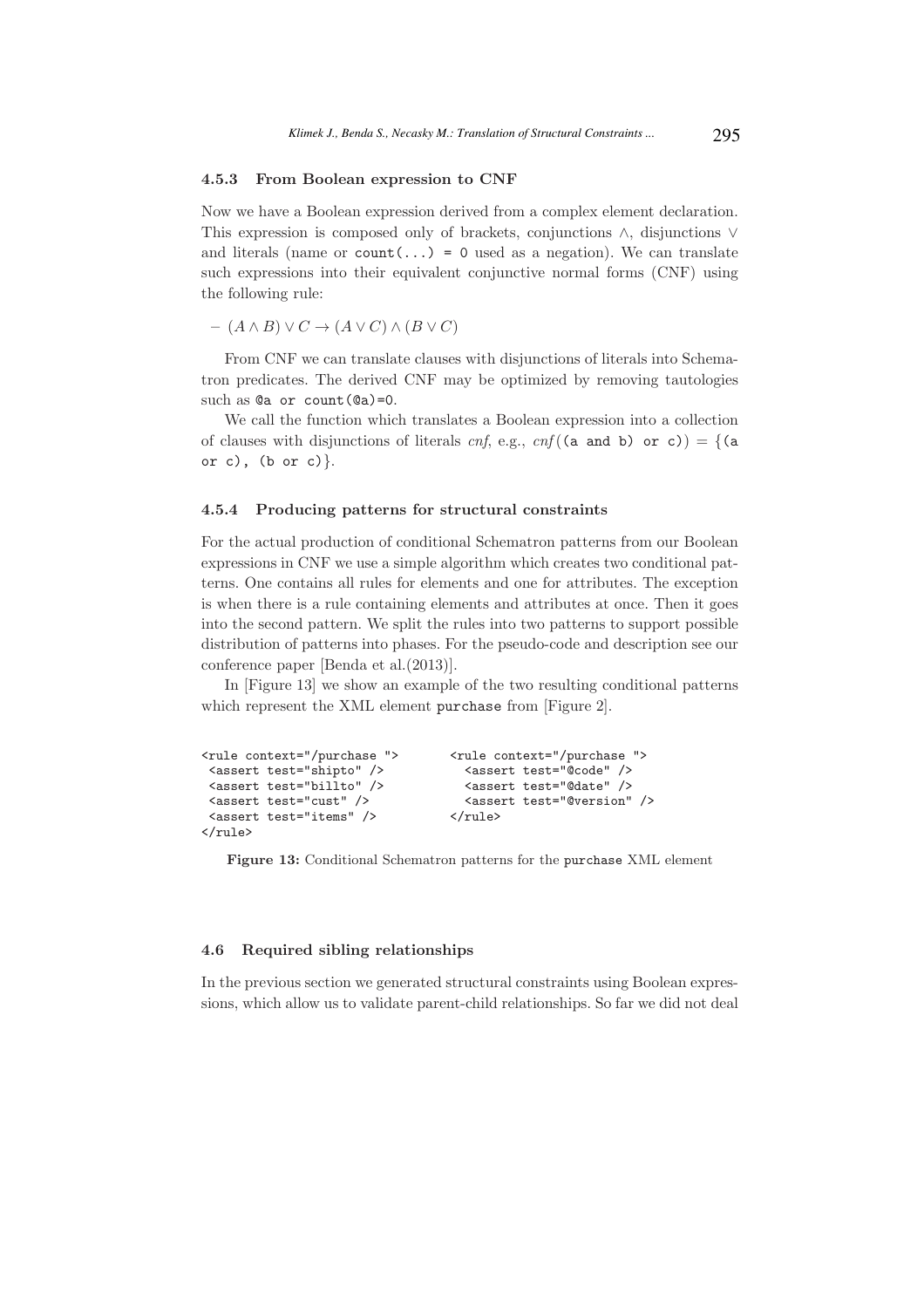with the order of child elements inside a parent element. Here we describe our approach based on the theory of regular expressions.

We build a finite state automaton for a given regular expression. We deal only with SOREs so we can build a deterministic SORE automaton, where every name of an XML element is assigned to at most one inner state and the automaton has one initial and one final state. Then we translate information obtained from this structure into Schematron conditions. We represent the transition function of the automaton using conditional patterns and we cover for example the order of XML elements (sequences, choices among elements) and also cardinalities *zero* or one  $(0.1, \text{ or } ?)$ , just one  $(1.1)$ , zero or more  $(0.^*, \text{ or }$  Kleene star  $^*$ ), one or more  $(1.^*,$  or Kleene cross  $+)$ . We can also provide clear natural-language assertions and diagnostics.

There are also some problems and exceptions. Firstly, we cannot cover arbitrary numeric intervals of regular expressions using this approach (it is possible to create an automaton with numeric intervals, but it is not possible to represent it in Schematron). We need another approach for numeric constraints in general, which is our future work. For example,  $(a \ 0.03, b \ 1.4)$  is easy to describe by the count function. However, (a 0..3, b 1..4) 2..8 is more difficult and we have been unable to devise a universal approach so far. Secondly, the PSM content model set complicates construction of the algorithm. The restriction [Definition 9] for the PSM content model set is similar to the restrictions applied to the XML Schema construct all.

**Definition 9.** Let  $S'$  be a PSM schema. The SET precondition, which is an assumption on  $S'$ , that for each content model set it must hold that it has named associations with classes as children in its content and the content model is a descendant of associations  $R' \in S'_r$ ,  $(name(R') = \lambda \vee child(R') \notin S'_c)$  in the complex content, where  $card'(R') = 0.1$  or  $card'(R') = 1.1$ .

Now we can presume that we can build the automaton for each complex element declaration, i.e., named association with class as a child. We also need to translate the obtained information into Schematron rules. For each complex element and for elements in its content we produce a set of predicates. These predicates use the following-sibling XPath axis. For each of the obtained predicates we generate a conditional pattern in the step on [line 6] in [Algorithm 1].

Example 10. We will transform the content of element cust in [Figure 2]. It is specified by SORE @login, name, phone 1..\*, email 0..1. We transform it to a subexpression without attributes - we do not need them for sibling relations because XML attributes are not ordered. Then we build a deterministic finite SORE automaton corresponding to the subexpression and from it, we get the Schematron rules in [Figure 14]. The first rule says that the first child element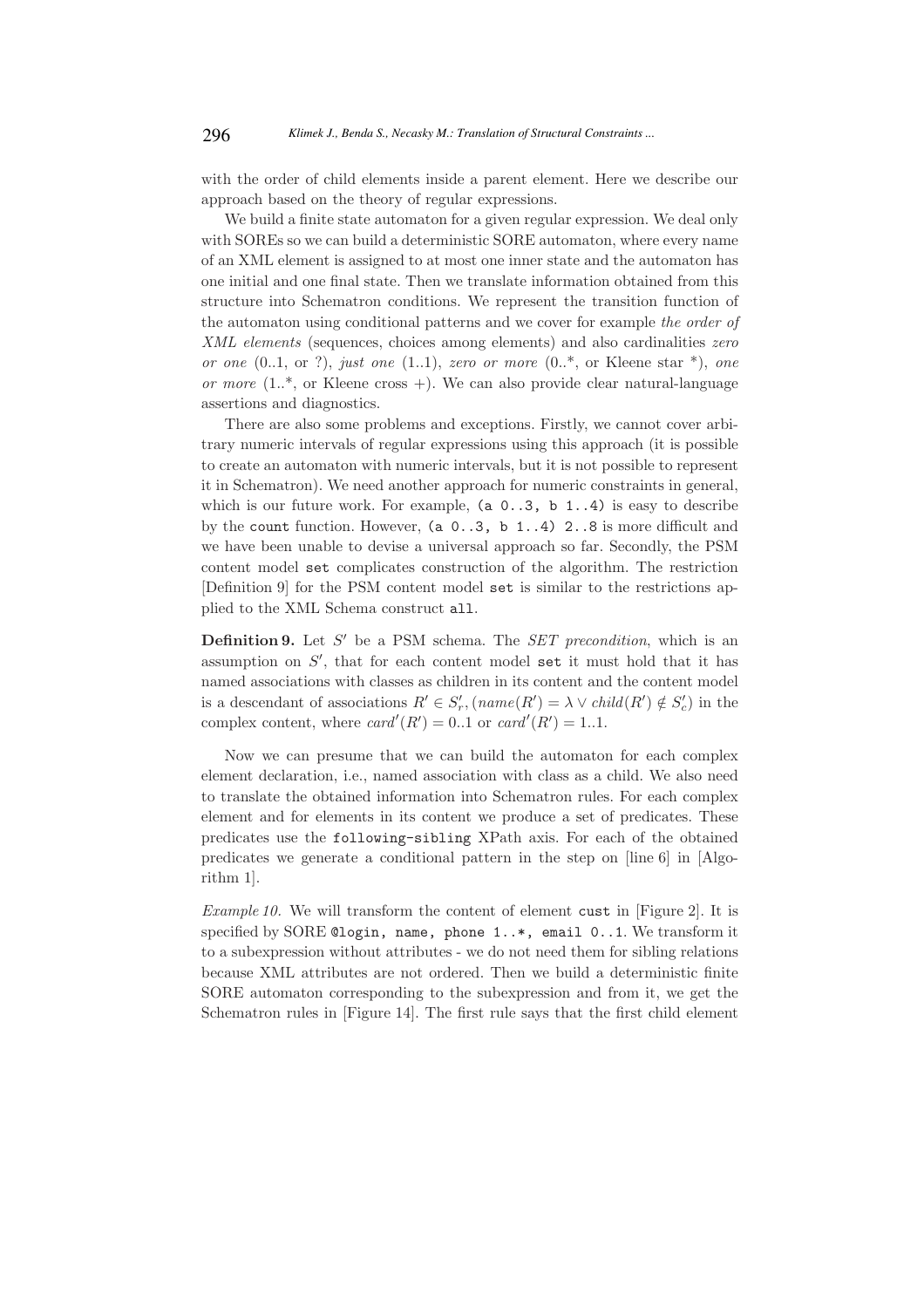```
<rule context="/purchase/cust">
  <assert test="*[1][self::name]" />
\langlerule\rangle<rule context="/purchase/cust/name">
  <assert test="following-sibling::*[1][self::phone]" />
\langlerule\rangle<rule context="/purchase/cust/phone">
  <assert test="following-sibling::*[1][self::phone or self::email] or
                 not(following-sibling::*)" />
\langle/rule>
<rule context="/purchase/cust/email">
  <assert test="not(following-sibling::*)" />
\langlerule>
```
Figure 14: SORE automaton in Schematron

is name. The second rule says that the immediate following sibling is phone. The third rule says that after phone there is either phone or email or no element. The last rule says that email has no following sibling.

#### 4.7 Required text restrictions

In the step on [line 7] of [Algorithm 1] we generate patterns for data types validation as extension rules of our predefined data type rules. For details, see [Benda et al.(2013)].

In comparison to XML schema, our approach is a bit weaker as we did not manage to create support for some datatypes like xsd:dateTime using just XPath 1.0. If we used XPath 2.0 in Schematron, we could support all XML Schema simple datatypes.

#### 4.8 Translation summary

In this section, we introduced the problem of automatic construction of Schematron schemas from PSM schemas. The translation is not simple, because we have different models - the grammar-based PSM schema (and XML Schema, DTD, etc.) and the rule-based Schematron. However, we showed that Schematron is a very powerful language and it can express many grammatical structural constraints from the grammar-based languages and more.

We started with production of absorbing patterns, which allows us to validate allowed occurrences of XML elements and XML attributes inside validated XML documents. Then we produced conditional patterns for validation of required grammatical structural constraints. We analyzed the most used parts of regular expressions which can be represented in Schematron. Then we generated patterns for validation of data types for simple element contents and attribute values.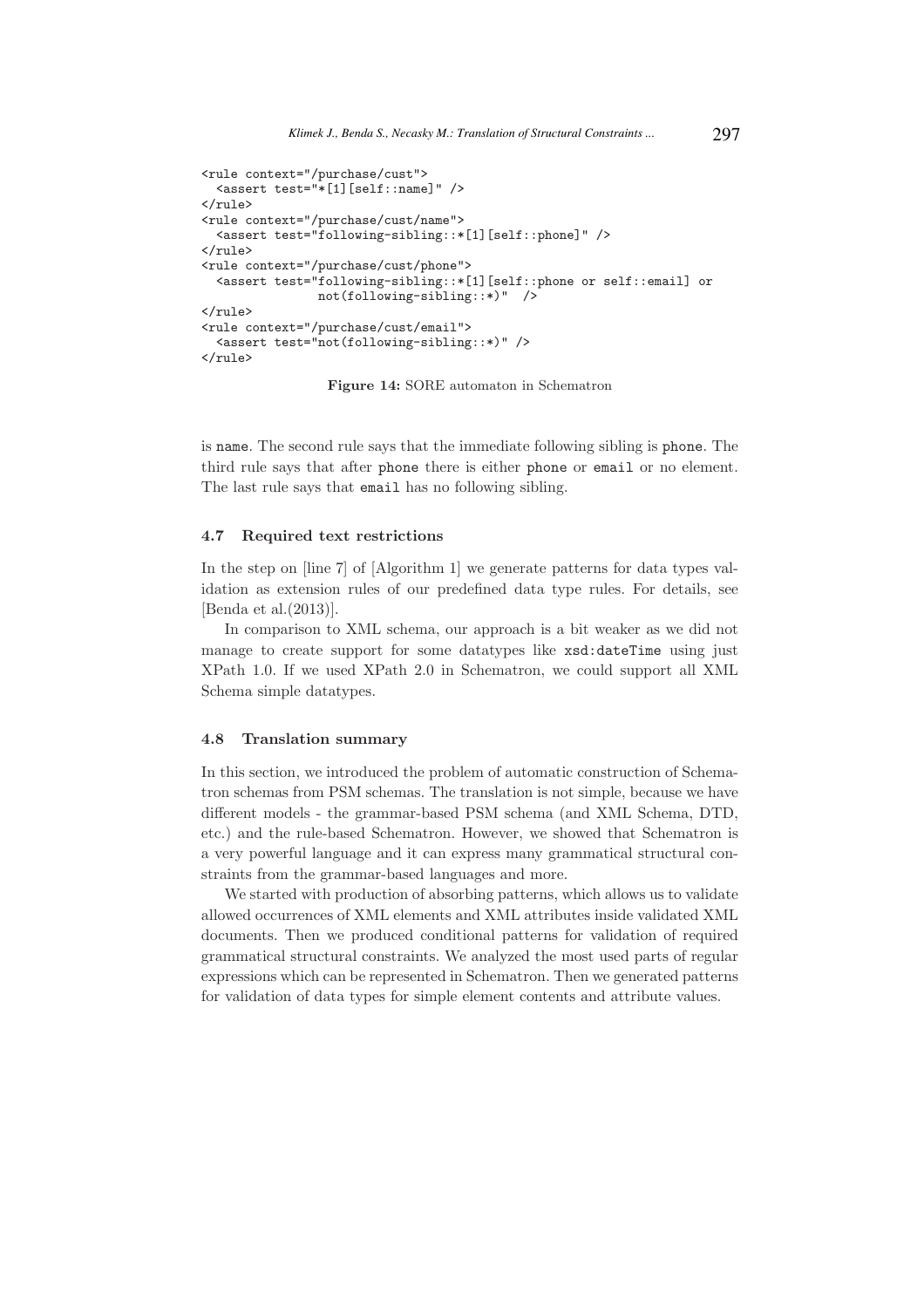There are some limitations to our approach that, however, do not seem critical at the moment. The most visible one is the lack of support for arbitrary numeric intervals in cardinalities. We only support the usual 0..\*, 0..1, 1..\*, 1..1. This is because the support for arbitrary intervals would necessarily lead to Schematron code explosions which would only complicate and slow down the validation process.

### 5 Related work

In parallel to the research of translation of PSM schemas to Schematron, other PSM schema improvements are also being researched. In particular the support for Object Constraint Language (OCL) [OMG(2012)] and its translation to Schematron for the specification of integrity constraints, where Schematron is used as a complement of grammar-based schemas. These patterns for integrity constraints generated from OCL may be potentially merged with our Schematron schemas. To our best knowledge, little work has been done in the area of translations between Schematron and other XML schema languages. There are sources not based on academic research which provide some basic ideas and techniques for translation of grammar-based schemas to Schematron schemas and vice versa. Most work in this area has been done by Rick Jelliffe and his company Topologi<sup>2</sup>. They have implemented an *XSD to Schematron converter*<sup>3</sup>, because their customers preferred Schematron diagnostics over XSD validation. The generated schemas are called *Schematron-ish grammars*. In [Nečaský et al.(2012b)], we provide formal description of mutual translation between PSM schemas and regular tree grammars.

Let us take a look at the question of translation of a PSM schema directly to Schematron versus the translation of a PSM schema to XSD and then using the approach mentioned above to translate XSD to Schematron. In our previous work [Nečaský et al.(2012b)] we showed that every PSM of our conceptual model can be translated to a regular tree grammar (RTG) and vice versa. In [Murata et al.(2005)] the author shows that every XSD schema can be translated to RTG. However, it is not possible to translate every RTG to an XSD schema, e.g., a choice between two attributes @a xor @b cannot be translated to XML Schema. Therefore, we cannot translate arbitrary PSM (or RTG) to XSD, we must accept some constraints on PSM. Also, so far, we cannot translate arbitrary XSD to Schematron. For example, we do not support numeric intervals for element occurence, e.g., 1..3 because in our experience, these do not occur very often and pose a non-trivial problem to be solved.

If we accept constraints to ensure that our PSM can be translated to XML Schema and we do not use constructs that we cannot yet translate to Schematron

 $^{2}$  http://www.topologi.com/

<sup>3</sup> http://www.schematron.com/resource/XSD2SCH-2010-03-11.zip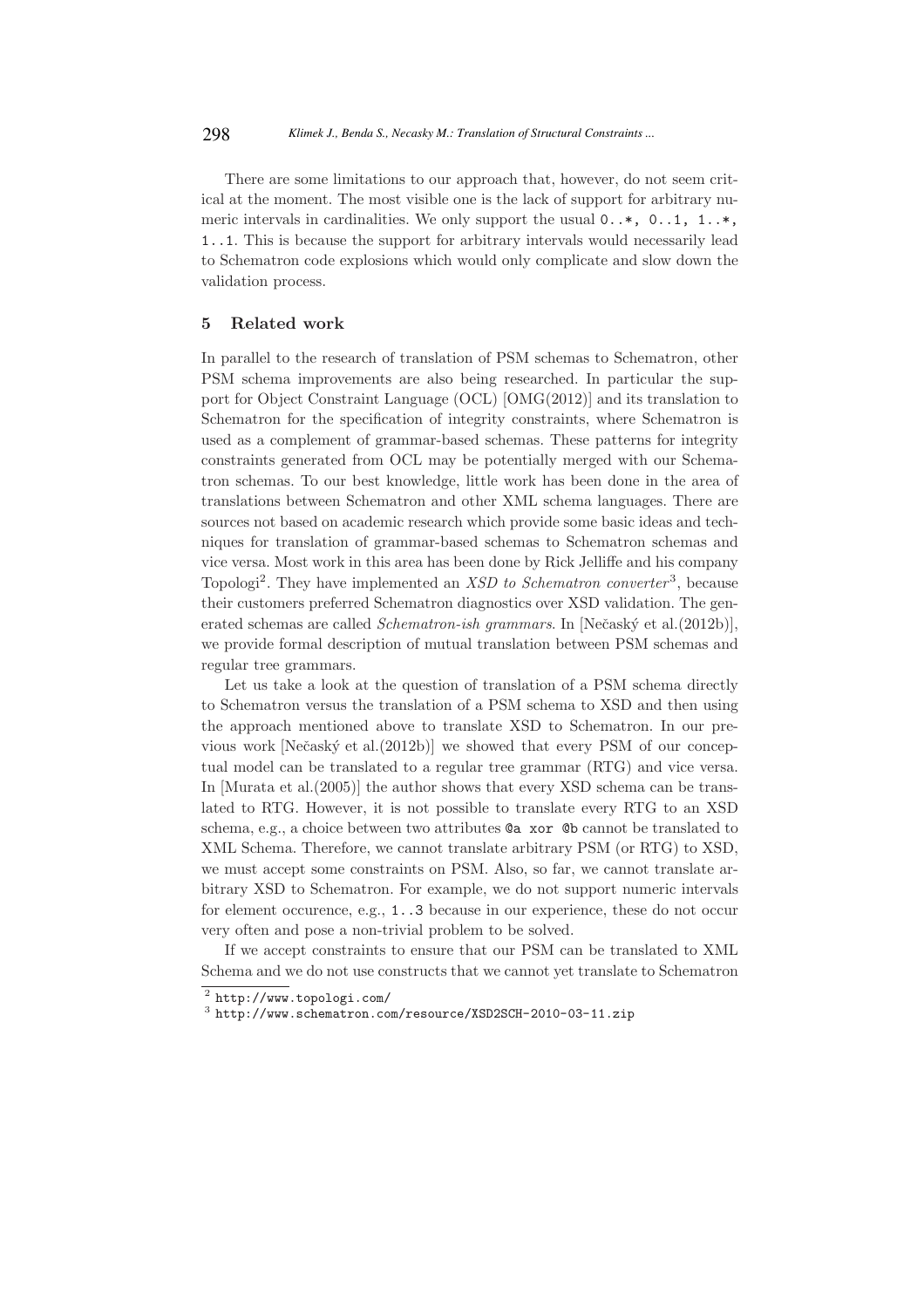then the two ways of translation, i.e.,  $PSM \rightarrow XSD \rightarrow Schematron$  and PSM  $\rightarrow$  Schematron will produce the same result from the structural point of view. However, besides the slightly higher expressivity of the resulting schema, one of the main advantages of using the direct approach is the possibility to provide better diagnostic output of a schema validator. We have support for custom error messages in PSM which can only be preserved when translating directly from PSM to Schematron. This is because XML Schema does not have support for them and they would be lost in that step of the translation.

#### 6 Evaluation and Implementation

With our proposed method we generated several Schematron schemas in various data domains using our conceptual model and verified that we can successfully validate the corresponding XML document instances. The schemas are verbose and cannot be shown here whole due to space limitations. The Schematron schema<sup>4</sup> and the XSD schema<sup>5</sup> (for comparison) generated from our conceptual model in [Figure 2] are available online. Their structure is, however, shown in our examples throughout the paper. During our experiments we found the Schematron based validation as easy to use from a domain expert's perspective as a validation using XML Schema would be given that both can be generated from our conceptual model for XML. The downside of Schematron mentioned in our motivation, which is its verbosity, is not a problem in the end because the user does not need to read the actual generated Schematron. He only needs to give it as an input to a Schematron validator. From the validation performance point of view, rule-based validation (e.g., Schematron) is computationally more expensive than the linear validation using grammar-based languages (such as XML Schema) [Nálevka $(2010)$ ]. This could be a problem in an environment that requires high performance validations, such as routing of XML messages or that processes very large schemas. Nevertheless, when performance is not an issue or when validating against complex XML formats, the benefits in the form of better diagnostics are more important.

The reward for using our approach is much clearer diagnostics of a possible problem in the validated XML document because Schematron supports userfriendly and descriptive error messages. Also, its expressive power is greater than that of XML Schema [Murata et al.(2005)]. This can be seen in [Figure 2], where we use a choice between attributes, which is not possible to express in XML Schema, but more importantly, the Schematron schema can also contain integrity constraints which cannot be represented in XML Schema. Another advantage of Schematron is the one we mentioned earlier that the resulting

<sup>4</sup> http://xrg.cz/files/purchase.sch

<sup>5</sup> http://xrg.cz/files/purchase.xsd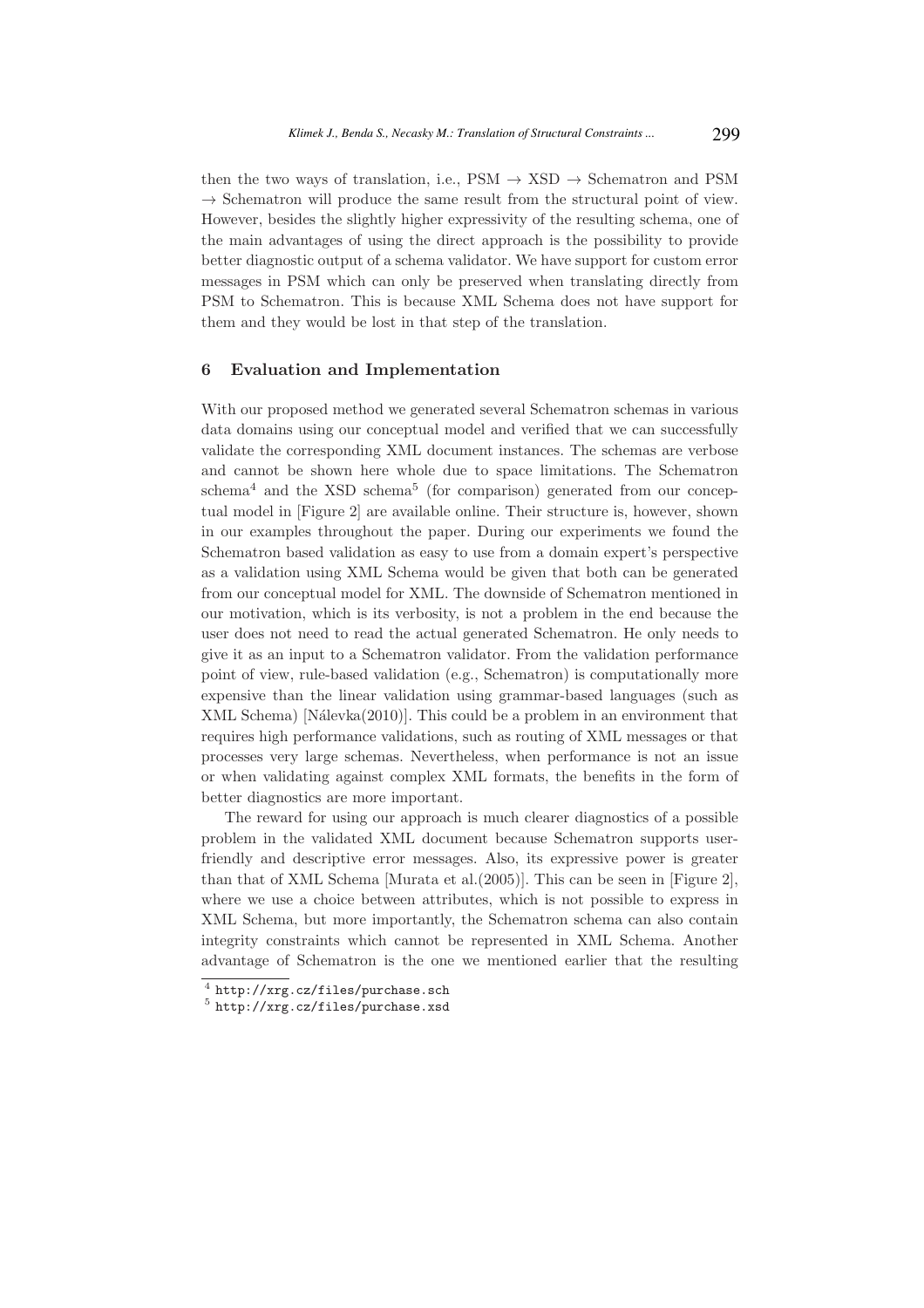schema can be split into phases, which can be selectively used for validation of various aspects of XML documents. In addition, validation of Schematron can be done solely by using an XSLT transformer, which are wide-spread and available, for example, in web browsers. This is in contrast to XML Schema validators which are standalone components. Our experiments were done using our implementation of the conceptual model for XML, eXolutio.

eXolutio is an application developed in our research group. Its base is the formalism for our conceptual model for XML described in  $N$ ečask $\acute{v}$  et al. $(2012b)$ ] and a complex system of operations and their propagation between the levels of abstraction described in [Neˇcask´y et al.(2012a)]. In addition, it is a platform where novel extensions to XML schema modeling and evolution are implemented. One of them is the approach described in this paper.

## 7 Conclusions and Future Work

In this paper, we briefly introduced our conceptual model for XML as a basis for modeling and maintenance of XML schemas independent of the target schema language. Then we introduced Schematron, a rule-based language that can be used for XML schema description, and its constructs. Next, we described in detail how a schema from our conceptual model can be translated to Schematron and described the advantages over grammar-based languages such as XML Schema. We briefly described the implementation of the presented approach in our tool, eXolutio. We compared the direct translation from our conceptual model to Schematron with the indirect translation from our conceptual model to XML Schema and then to Schematron. We concluded that the major advantage of the direct approach is the possibility of user-friendly validator messages, whereas XML Schema is limited to a valid or non-valid statement. Schematron can provide useful, human readable diagnostics. We showed that with the direct translation, we can cover constructs that are impossible to model using XML Schema.

We still need to further investigate the possibilities of translating numeric interval element occurrences, such as 1..3 which we have omitted so far because they are rarely used in XML schemas. Usually, this would be modeled as 1..\*. Also, we are investigating the possibility of a rule-based PSM in our conceptual model that could suit Schematron better than the current grammar-based one.

### Acknowledgment

This work was supported by the Czech Science Foundation (GACR), grant number P202/11/P455.